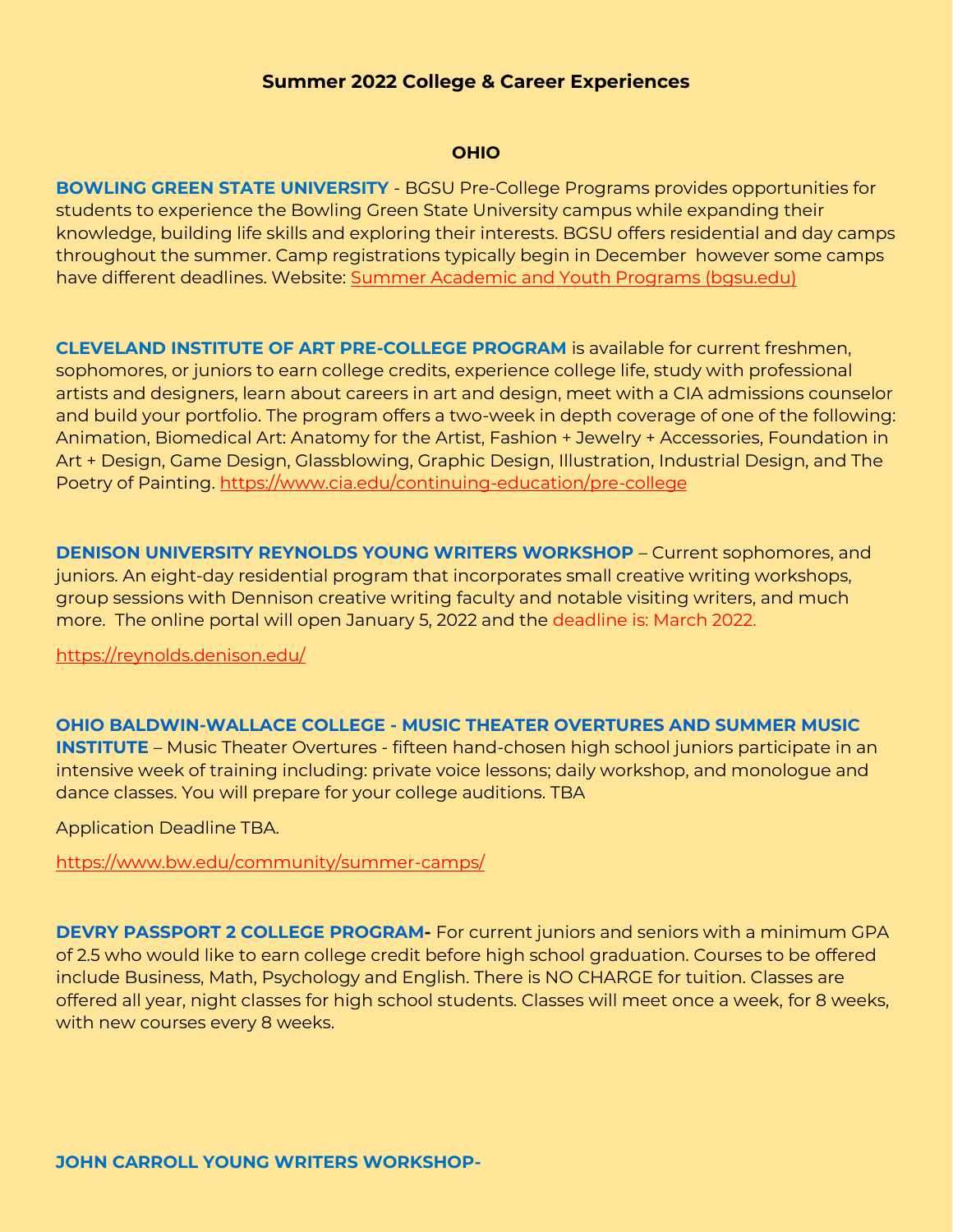John Carroll Young Writers Workshop (for student's grades 8-12) will take place on July 25-29<sup>th</sup>, 2022. On the campus of John Carroll University, directed by award-winning creative writing faculty from John Carroll University. (*We're offering in-person day and overnight options as well as online)*

Students participate in a rigorous and inspiring program that provides an introduction to the art and craft of poetry, short fiction, and creative nonfiction. In morning and afternoon sessions, students study with acclaimed writers, engaging in writing-intensive exercises designed to address the elements of craft: form, voice, character, image, scene, and setting.

# <https://jcu.edu/academics/english/undergraduate/special-programs/yww>

**[KENYON COLLEGE -](http://www.kenyonreview.org/workshops/young-writers/) YOUNG WRITERS-** A online workshop in writing for high-school students (ages 16-18). It will be held online for Kenyon College in Gambier, Ohio. There are two sessions – Please see website. There is scholarship money ear-marked for Columbus Residents. <http://www.kenyonreview.org/workshops/young-writers/>

# **MARIETTA COLLEGE–WOMEN'S INSPIRATIONAL SUMMER EXPERIENCE-**

Open to female students entering their junior or senior year of high school and who are interested in activities that are hands-on and discussion-based, and include art, communityservice, entrepreneurship and leadership development. Participants stay in air-conditioned residence halls and work on fun projects while getting to know each other and campus.

Marietta offers several full scholarships to qualified students.

# https://www.marietta.edu/wise-mc

**[MIAMI UNIVERSITY JUNIOR SCHOLARS PROGRAM-](http://miamioh.edu/admission/high-school/summer-scholars/)** For academically talented high school juniors who want to learn about university life and earn college credit early. It is also a chance to explore an area of academic or career interest. Students will participate in a special program of recreation, seminars, and social events. Students who participate in this program will automatically be accepted to Miami for college.

<https://miamioh.edu/admission/high-school/summer-scholars/index.html>

# **NATIONWIDE CHILDREN'S HOSPITAL - [MECHANISMS OF HUMAN HEALTH AND DISEASE-](http://www.nationwidechildrens.org/mechanisms-of-human-health-and-disease)** A

summer program for juniors who have completed biology and chemistry and have a high GPA. Established in 2006, Mechanisms is a fast-paced, in-depth program designed to challenge the serious science student who is interested in medicine or medical research. Students in the mechanisms program investigate cancer and other disease topics with lectures from research experts. At the final class students present their research paper to family, teachers and researchers at Nationwide Children's Hospital. This course is lecture and activity based, there is no lab component. **Application due: February 14 2022 at 8:00 a.m.**

https://www.nationwidechildrens.org/family-resources-education/courses-for-parents-andkids/student-education-opportunities/mechanisms-of-human-health-and-disease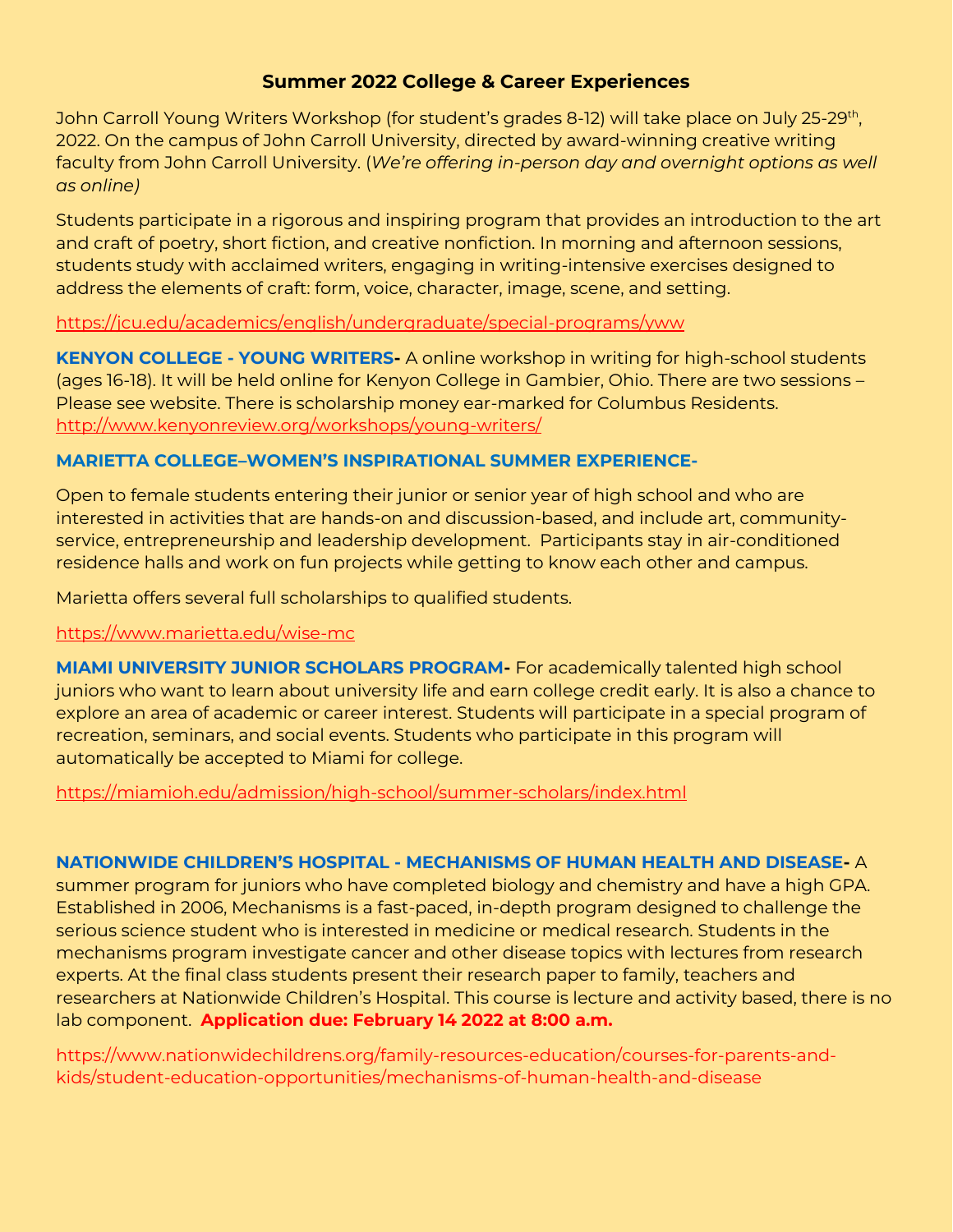**[NATIONWIDE CHILDREN'S HOSPITAL –](http://www.nationwidechildrens.org/student-shadowing-application) SHADOWING AND LECTURE SERIES-** NCH has two opportunities of high school students who are age 14 or higher and are interested in a medical career. https://www.nationwidechildrens.org/family-resources-education/courses-for-parentsand-kids/student-education-opportunities

**NATIONWIDE CHILDREN'S HOSPITAL – ATHLETIC TRAINING WORKSHOP –** The Athletic Training Workshop is designed for high school students interested in emergency medicine, nursing, athletic training, physical therapy, or other allied health and medical professions. No experience is necessary. Topics include: Introduction to the field of athletic training; enhancing knowledge of common athletic injuries; functional rehab activities; hands on taping labs with lecture sessions. https://www.nationwidechildrens.org/specialties/sports-medicine/sportsmedicine-services/athletic-training-workshop

**OBERLIN COLLEGE FORESIGHT PREP – The Power of YOU:** Foresight Prep @ Oberlin is an intensive, pre-college institute for high school students passionate about **social equity** and the **environment.** We facilitate hands-on seminars designed to empower motivated high school students to **take action** on urgent issues, and a **year-round network** connecting alumni with real world change makers. https://www.foresightprep.org/

**CAMP CANOPY-Ohio Forestry and wildlife Conservation Camp-** Dates TBA. The camp is held annually at FFA Camp Muskingum and is open to students who are at least fifteen years of age. Situated on Leesville Lake in the beautiful rolling hills of Carroll County, campers have the opportunity to learn first-hand about Ohio's forests and natural resources. The cost is typically less than \$300. Many campers receive financial assistance from a sponsor. If a camper cannot find a sponsor, the Ohio Forestry Association, Inc. is happy to help link campers to sponsors. https://campcanopy.com/

**[OHIO NORTHERN UNIVERSITY SUMMER HONORS INSTITUTE](http://www.onu.edu/academics/summer_academic_and_honors_institute) -**This summer, Ohio Northern University will host its 13th Summer Academic and Honors Institute for gifted high school students who will be freshmen, sophomores, juniors or seniors in 2021-2022. This year's institute includes 15 challenging courses scheduled over the months of June and July. Each weeklong course provides a great way to investigate potential career choices or college majors. Plus, this is the perfect opportunity to interact with other gifted students with instruction provided by ONU professors and special guest lecturers.

[http://www.onu.edu/academics/summer\\_academic\\_and\\_honors\\_institute](http://www.onu.edu/academics/summer_academic_and_honors_institute)

**[OHIO BUSINESS WEEK-](http://www.ohiobusinessweek.org/)** at Ohio University Athens. **July 10-16, 2022.** OBW is the only week long business program in Ohio where high school students practice tackling real business-world challenges while having a real college experience. Applicants must have a C+ or higher grade point average and the endorsement of a high school teacher, counselor, coach or administrator. \$449.00 pays for all meals, housing and materials for the entire program. Financial aid is available to those who qualify. https://www.ohiobusinessweek.org/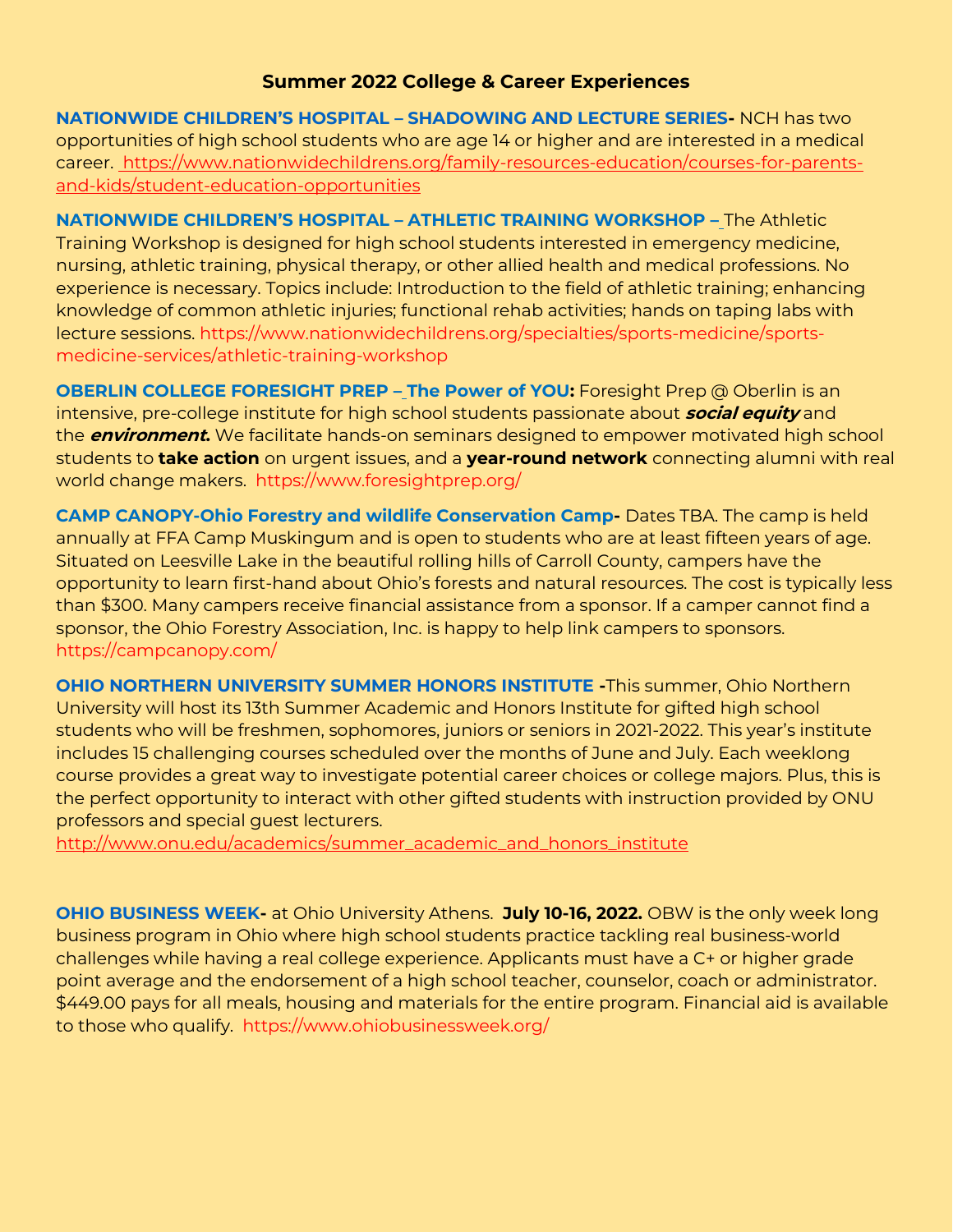**[OHIO UNIVERSITY HIGH SCHOOL JOURNALISM WORKSHOP](http://scrippsjschool.org/hsjw/) -** Offering high school students the opportunity to interact with our faculty and professional journalists while learning the latest techniques for doing journalism in a school setting. The workshop will include faculty from the school of journalism, the School of Visual Communication and the staff from WOUB, as well as several visiting professionals. OU's high school journalism workshop will include: Opportunities to experience the latest journalism techniques; diversity scholarships that cover up to 100% of the cost of the workshop; the opportunity to spend time on Ohio University's historical Athens campus; and the chance to earn college credit. TBA

<https://www.ohio.edu/scripps-college/journalism/special-programs/hsjws>

### **OHIO UNIVERSITY MEDICAL ACADEMY –** The Medical Academy Discovery Series

This year's four-day in-person program will be held June 2022 for selected 11<sup>th</sup> and 12<sup>th</sup> grade students. Participants will have the opportunity to participate in a series of interactive, case-based learning activities focused on career exploration in medicine and the health professions. The academy is offered **free of charge** to accepted students as a way to increase access to innovative educational experiences for students who may not otherwise have the opportunity, due to academic or financial limitations. The program aims to inspire the next generation of health care workers at various education achievement levels. To that end, it provides exposure to a wide range of career options. The 2022 Medical Academy will be held in person on the Dublin campus of the Ohio University. The camp is **free** to selected participants and will be held from 8:30 a.m. to 4:00 p.m. daily. Lunch will be provided at no cost and on-campus parking is free. **Online applications will begin on March 1.**

**OHIO STATE - [ACCOUNTING CAREERS AWARENESS PROGRAM](http://www.ohiocpa.com/quick-links/the-ohio-cpa-foundation/recruiting-students/acap) -** An innovative careerdevelopment program designed specifically for minority students who are sophomores and juniors in high school. During the week-long campus residency program, students have the opportunity to explore careers in accounting and business. The Fisher College of Business on the campus of O.S.U. ACAP-Ohio is a fully supervised, all expenses paid program. <https://www.ohiocpa.com/quick-links/the-ohio-cpa-foundation/recruiting-students/acap>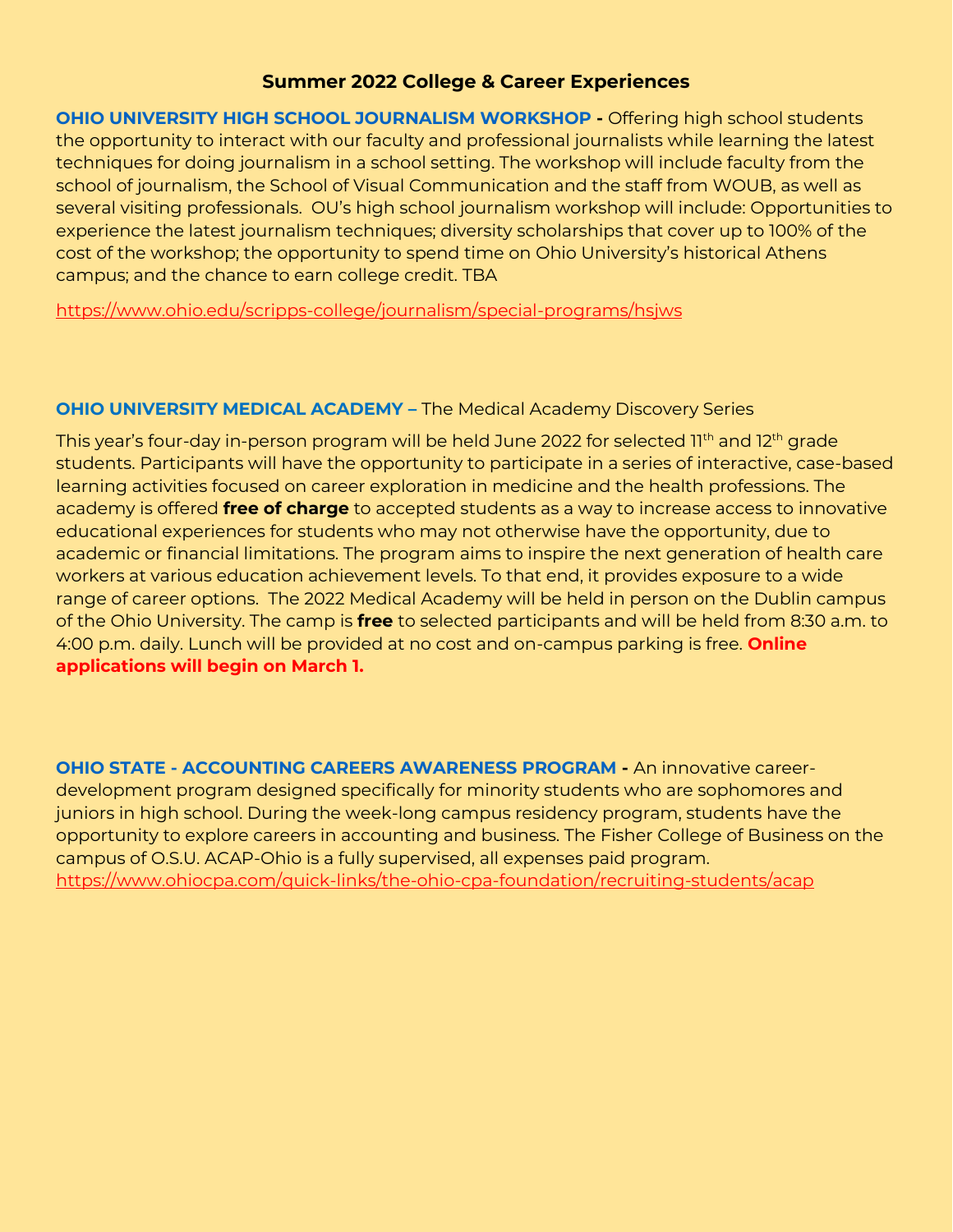# **OHIO STATE – FUTURE WOMEN IN BUSINESS SUMMIT and BUSINESS SUMMIT – BUSINESS**

**BOOTCAMP -**, date TBA. *The Annual Mary Helen Wolfe Chandler Future Women in Business Summit* aims to prepare and educate young women about the world of business and introduce attendees to a variety of topics within business, while experiencing the Ohio State University and Fisher College of Business.

- An introduction to a variety of business specializations
- Connections with Fisher alumnae eager to share their professional journeys and insights through panel discussions
- Professional development through workshops and an etiquette lunch
- Introduction to leaders from local companies, including the event's sponsor, Deloitte
- Information about the college application process

### **The following students are encouraged to apply:**

- Rising high school seniors with a minimum 3.3 cumulative GPA
- First-generation college students and/or underrepresented minority students

#### <https://fisher.osu.edu/undergraduate/admissions/future-students/summer-programs>

**BUSINESS BOOTCAMP Date TBA –** Business Bootcamp aims to bring a group of diverse and talented high school students together in order to create an all-encompassing college preparation plan. By engaging in workshops and other professional development programming with Fisher students, alumni and faculty, students will be able to walk away feeling well equipped for their college search process and more knowledgeable about business as a potential major. **The following students are encouraged to apply:**

- Rising high school sophomores, juniors and seniors with a minimum 3.0 cumulative high school GPA.
- First-generation college students and/or underrepresented minority students

Questions contact Christopher Field at [field.78@osu.edu](mailto:field.78@osu.edu)

# https://fisher.osu.edu/undergraduate/admissions/future-students/summer-programs

**[OHIO STATE -](https://medicine.osu.edu/students/diversity/programs/md_camp/Pages/index.aspx) MD CAMP** An intensive, three-week summer day camp experience that introduces participants to the rigors of medical school. MD camp is open to juniors, seniors and recent high school graduates who are interested in pursuing health science careers and who come from a race/ethnicity that is underrepresented in medicine (Black/African-American, Mexican, Puerto Rican, and American Indian) or from disadvantaged (low income) backgrounds. Applicants normally have a cumulative GPA of at least a 3.0 and a math and science GPA of 3.3 or better.

Scholarships are available on need and academic merit.

<https://medicine.osu.edu/diversity/initiatives/md-camp>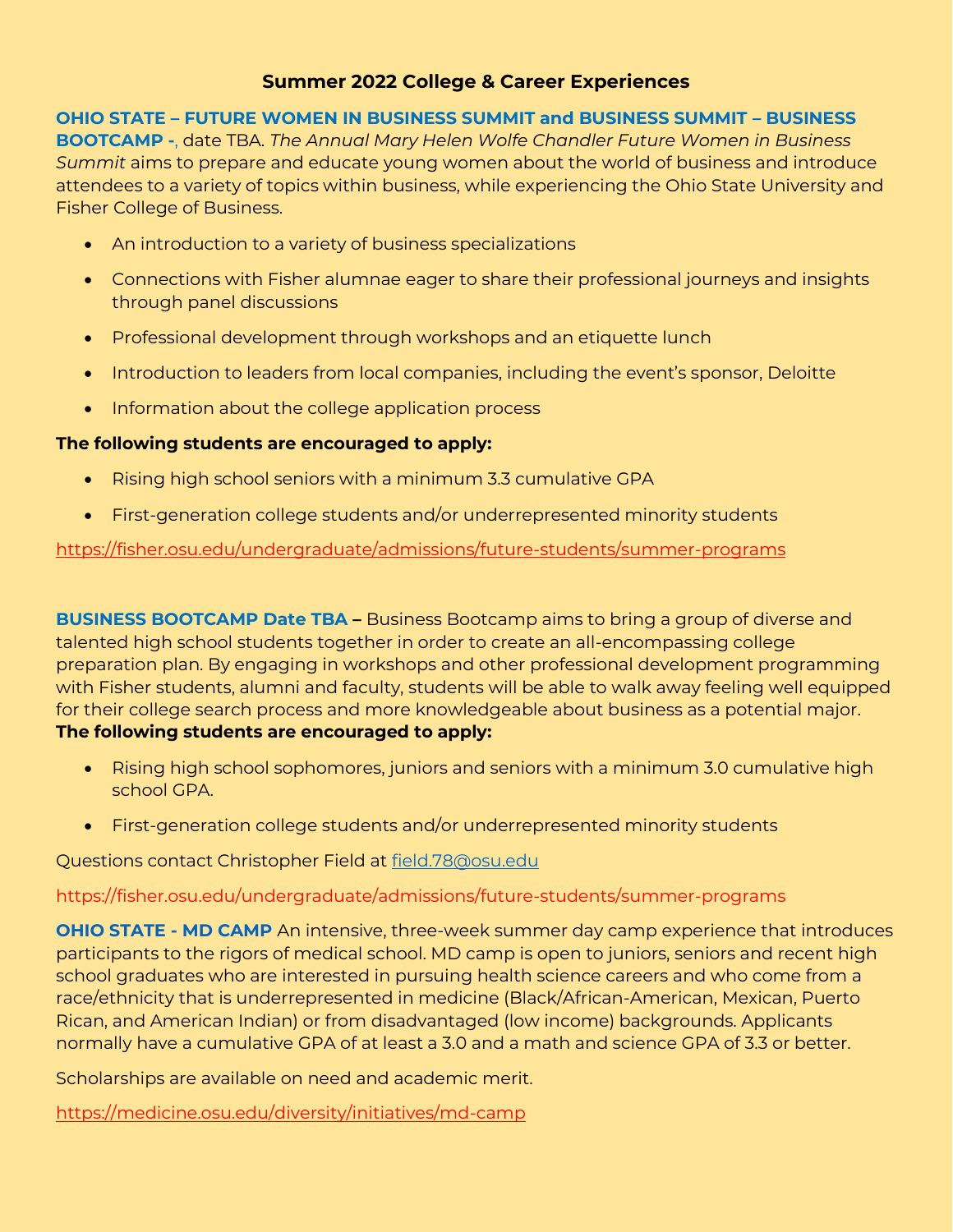**OHIO STATE - ["Pills, Potions, and Poisons"](http://pharmacy.osu.edu/outreach/pills-potions-and-poisons)** Dates TBA - A weeklong day camp for freshmen, sophomores, and juniors hosted by OSU's College of Pharmacy. This pharmacology course will investigate the science of drug action through a variety of approaches including discussion, debate, games, laboratory visits, field trips, and hands-on experiments.

<https://pharmacy.osu.edu/pills-potions-and-poisons>

**[OHIO STATE STONE LAB LAKE ERIE LABORATORY-](https://ohioseagrant.osu.edu/education/stonelab/courses/intro)** Dates vary depending on course. This biological field station, F.T. Stone Laboratory on Gibraltar Island at

Put-In-Bay, Ohio offers hands-on courses (meet daily for one week) for high school students who have completed a high school biology course Students can earn 3 quarter hours of college credit. Deadline: TBA for more info call: 614-292-8949 https://stonelab.osu.edu/

**[OHIO STATE DEPARTMENT OF NEUROSCIENCE Explorations in Neuroscience](https://wexnermedical.osu.edu/neurological-institute/departments-and-centers/departments/department-of-neuroscience/explorations-in-neuroscience-summer-camp)** High School Camp hosted by the Department of Neuroscience at The Ohio State University. This camp is designed for high school-juniors and seniors who have an interest in learning more about the brain and spinal cord in health and disease. Participants will have the opportunity to interact with the faculty and students carrying out neuroscience related research. They will also meet with clinicians from various clinical departments such as Neurology and neurosurgery. They will also meet with graduate students in the neuroscience graduate program who will lead discussions and talk about their exciting research. For more information visit the website at: https://wexnermedical.osu.edu/neurological-institute/departments-andcenters/departments/department-of-neuroscience/outreach-and-events/explorations-inneuroscience-summer-camp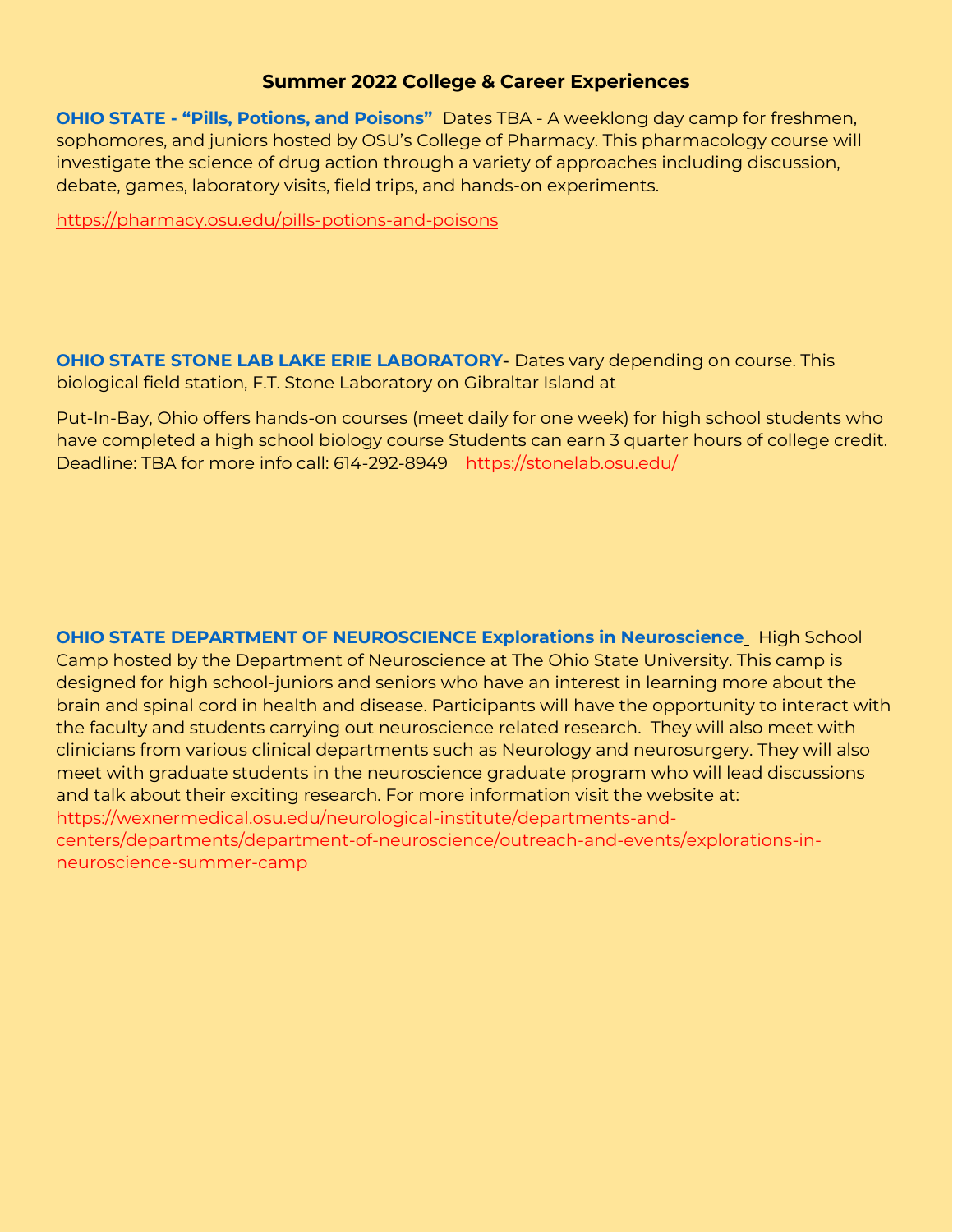### **OHIO STATE - [SUMMER INSTITUTE for DISCOVERING NURSING](https://nursing.osu.edu/about-the-college/diversity-general/summer-institute-for-diversity-in-nursing/)** –

The Summer Institute for Discovering Nursing is a great way to see why nursing could be right for you! This engaging program brings students from a variety of backgrounds together to engage with real-world nurses, current students and nursing faculty and staff. The Summer Institute is just one of the many ways we are working to increase the number of students from historically underrepresented populations in nursing including, but not limited to, racial, ethnic, and cultural minorities, first generation low-income (FGLI) and males. Through this program and others, we will diversify the nursing pipeline. Moving forward, we recognize that only through broadening the representation of these groups can we improve the nation's health, reduce health disparities and move toward health equity. The Ohio State University College of Nursing is actively working to build a culturally competent nursing workforce which mirrors our patient populations.

#### Eligibility criteria:

- Minimum 3.0 cumulative GPA. Minimum B or better in all math and science courses.
- You must be a current high school freshman, sophomore, or junior. In addition, eligible seniors are those who have submitted an undergraduate application to The Ohio State University. You must have a demonstrated commitment to diversity, interest in nursing, and interest in pursuing your education at The Ohio State University.
- Current seniors who have not applied to Ohio State and current Ohio State students are eligible for our

[Future Nurse](https://nursing.osu.edu/about-the-college/diversity-general/future-nurse.html) Program.

https://nursing.osu.edu/offices-and-initiatives/office-diversity-equity-and-inclusion/summerinstitute-future-nurses

# **OHIO STATE - SUMMER [LINGUISTICS INSTITUTE FOR YOUTH SCHOLARS](https://linguistics.osu.edu/SLIYS)**

Dates TBA **-**Promotes foreign language study (including Spanish, Korean, French, Turkish, Chinese, and additional foreign languages) in all aspects by cultivating a deeper appreciation of language similarities and differences. Our aim is to provide high school students with greater linguistic awareness and understanding, with the ability to think critically about language, and with a deeper appreciation for all aspects of language and language study. Please visit web site for cost and details. Deadline for applications: TBA

*NOTE: we will accept students on a rolling basis — meaning that it is possible that SLIYS sessions will fill before the June 1st application deadline.*

<https://linguistics.osu.edu/undergrad/sliys>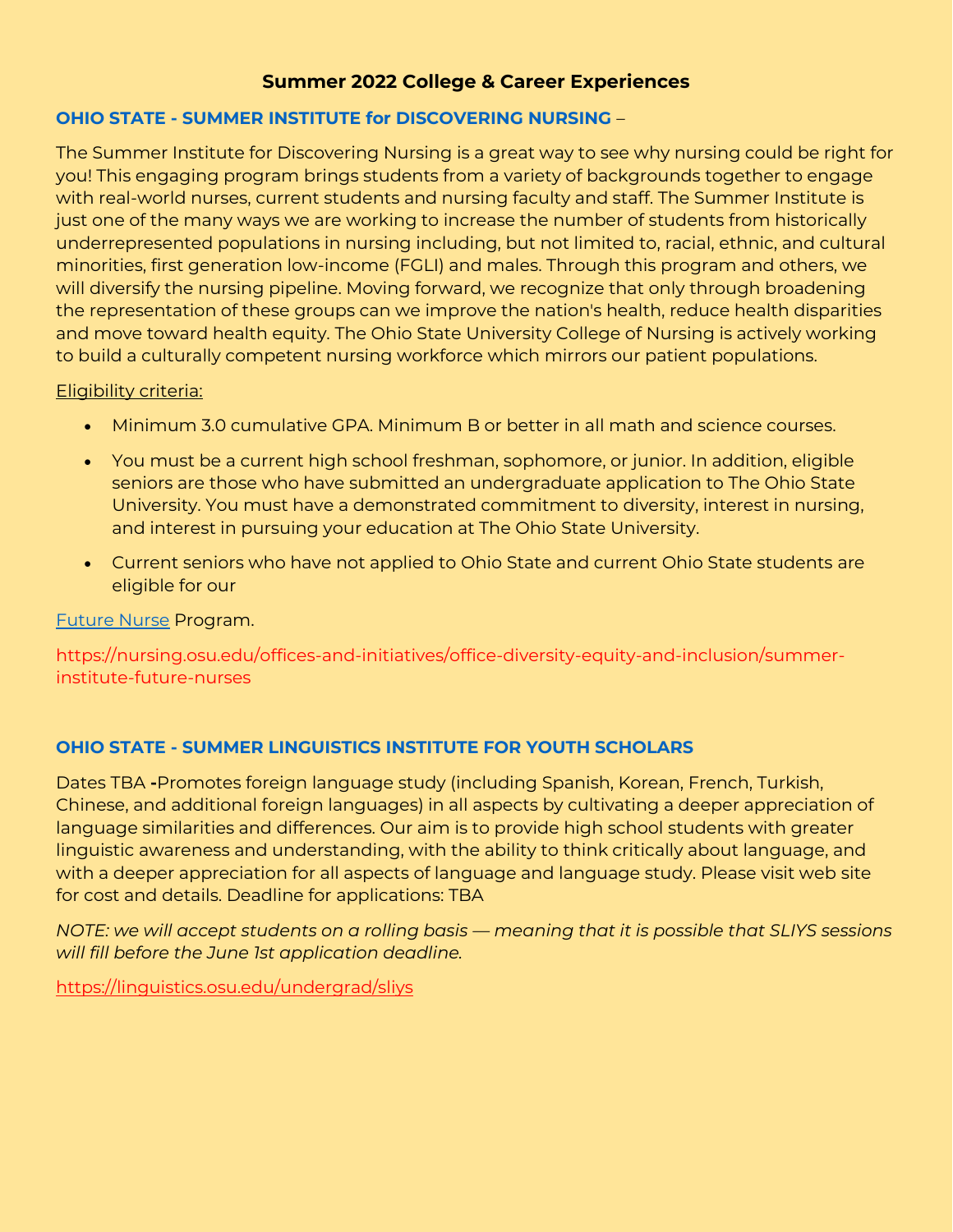**OHIO STATE – [STONE LAB OHIO SUPERCOMPUTER CENTER SUMMER INSTITUTE-](https://www.osc.edu/education/si)** A two-week residential program for freshmen, sophomores and juniors who are high achieving students who like science, engineering, mathematics or computers. The program provides project-based, hands-on learning by working in small peer teams, the students use supercomputers for practical applications such as solving complex science and engineering problems, conducting network forensics to catch hackers, studying the spread of the bird flu and designing computer games. The location is Ohio Supercomputer Center, 1224 Kinnear Road, Columbus. **Cost:** Those chosen for the program will be awarded partial scholarships. The scholarships lower the price to TBA for each attendee. The fee covers housing, meals and program tuition, including laboratory visits, insurance, chaperones, social activities, equipment costs and much more. <https://www.osc.edu/education/si>

# **OHIO STATE – BUCKEYE LEADERSHIP ACADEMY –**

The Buckeye Student Leadership Academy. The **BSLA** is a summer program for rising high school seniors who are high achieving, first generation, rural or underrepresented minority students. The BSLA is free to participants. Participants are responsible for their travel to and from the program. Participants live on campus for three days with other top high school students. They learn broadly about college life and resources through:

- Attending personal development workshops
- Meeting faculty and staff
- Working on group projects
- Interacting with Ohio State students
- Participating in sample classes
- Taking part in leadership, cultural and social activities

In addition, they learn how to navigate the college admissions process, finance their education and be a student leader. **Applications are due Tuesday March 1, 2022 @ 11:59 p.m.**

<https://admissions.osu.edu/bsla/index.html>

# **[SUMMER LEARN COLLEGE CREDIT PLUS MOUNT VERNON NAZARENE UNIVERSITY](http://gotomvnu.com/summer/) -** MVNU

Summer Learn provides a unique opportunity for CCP students to take classes entirely online during their summer break. MVNU Summer Learn can transfer credits to any eligible institution after they graduate high school. Deadline to apply is TBA.

https://www.mvnu.edu/undergraduate/academics/summerlearn/courses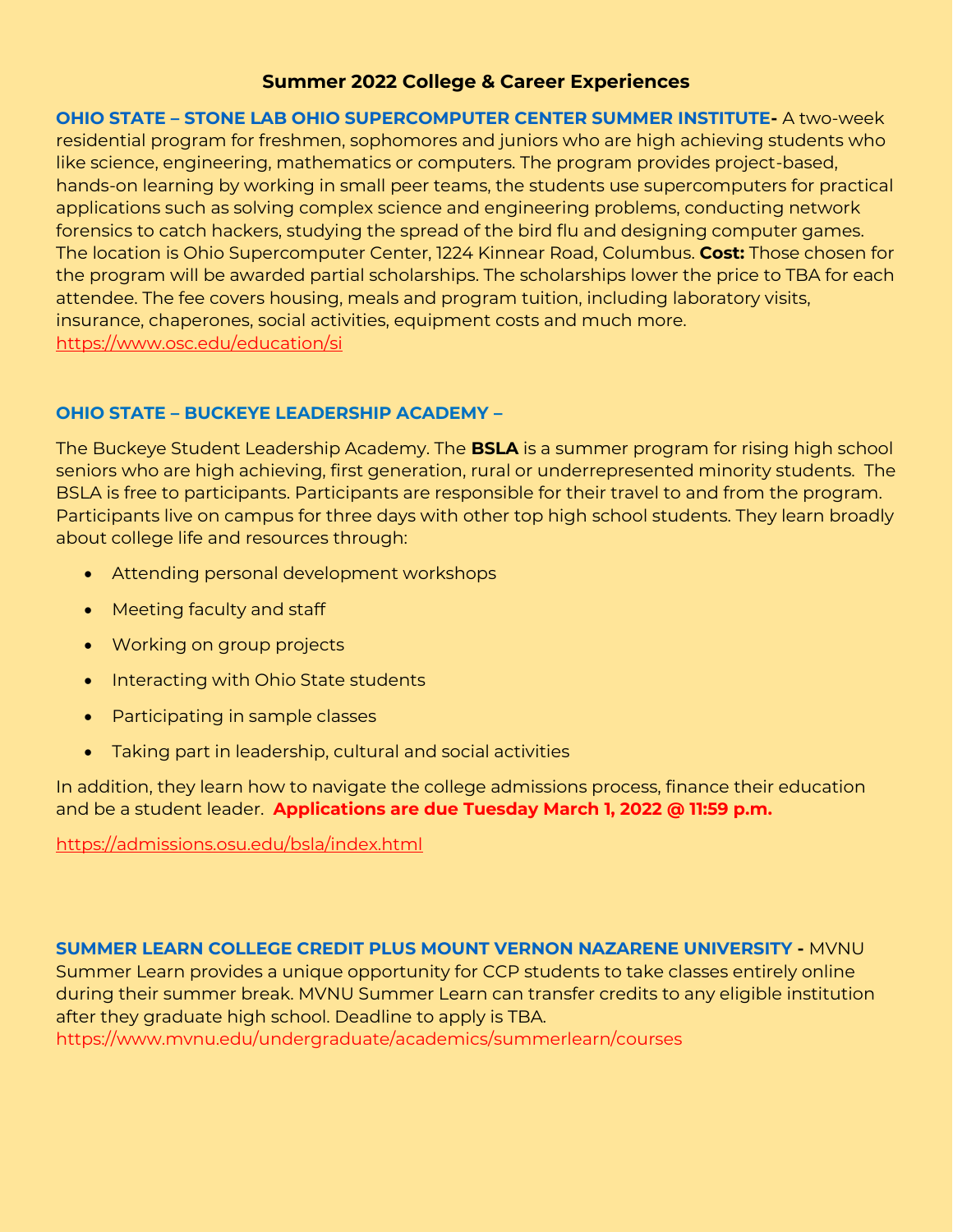**UNIVERSITY OF AKRON – [WOMEN IN ENGINEERING-](http://www.uakron.edu/engineering/beyond-the-classroom/women-in-engineering/outreach-camps.dot)** SEE UA! camp at the University of Akron is an engaging one week residential and day summer camp for girls entering the ninth through twelfth grades that immerses the girls into biomedical, civil, chemical, electrical, and mechanical engineering. Each day is comprised of fun-filled hands-on engineering activities in the morning that are led by our talented faculty, followed by dynamic tours of local engineering firms and then campus-wide activities in the evening. The campers also spend the week working as a team on an engineering design project or research project and then compete against other camp teams at the end of the week. Campers live in residence housing located on campus where the resident assistants are upper-class engineering students. While there, they can experience the life of a college student while exploring various engineering disciplines. www.uakron.edu/engineering/beyond-the-classroom/women-in-engineering

**UNIVERSITY OF CINCINNATI - [ENGINEERING AND APPLIED SCIENCE SUMMER CAMP](http://ceas.uc.edu/future_students/Activities/Summer_Camps.html)** Current

freshmen, sophomores and juniors who are interested in math and science. One-week day camp will allow you to develop your creativity as well as provide you with the opportunity to meet and speak with working engineers. Throughout the week, you will also take part in teamwork activities, group projects and sessions to learn about college preparation, approaches to teamwork, professional development, and more. [https://ceas.uc.edu/about/news](https://ceas.uc.edu/about/news-events/camps/summer-camp.html)[events/camps/summer-camp.html](https://ceas.uc.edu/about/news-events/camps/summer-camp.html)

# **UNIVERSITY OF DAYTON –SUMMER ENGINEERING CAMPS**

#### **SEE-UD**

### **Student Opportunities**

- Explore diverse fields of engineering through collaborative hands-on projects.
- Learn how to use engineering to ensure the survival of the planets and tackle the National Academy of Engineering's Grand Challenges, which focus on four themes: sustainability, health, security and joy of living.
- Engage with faculty, engineering professionals and students, along with opportunities to meet with representatives from industry.
- Make new friends while getting a sneak peek of college life for engineering students.
- Rising seniors who submit their transcripts and test scores are eligible for the following:
	- o Priority fall 2022 admission decision by the end of camp
	- o Consideration for the Leadership in Service Award (\$10K over four years)
	- o \$4000 book scholarship for attending camp and submitting FAFSA
- Rising juniors We'll hold a spot for you!
	- o When you apply at UD, you will receive priority consideration for admission and all available scholarship opportunities.

https://udayton.edu/engineering/k-12-programs/see-ud/index.php

# **UNIVERSITY OF DAYTON LEADERSHIP 101**-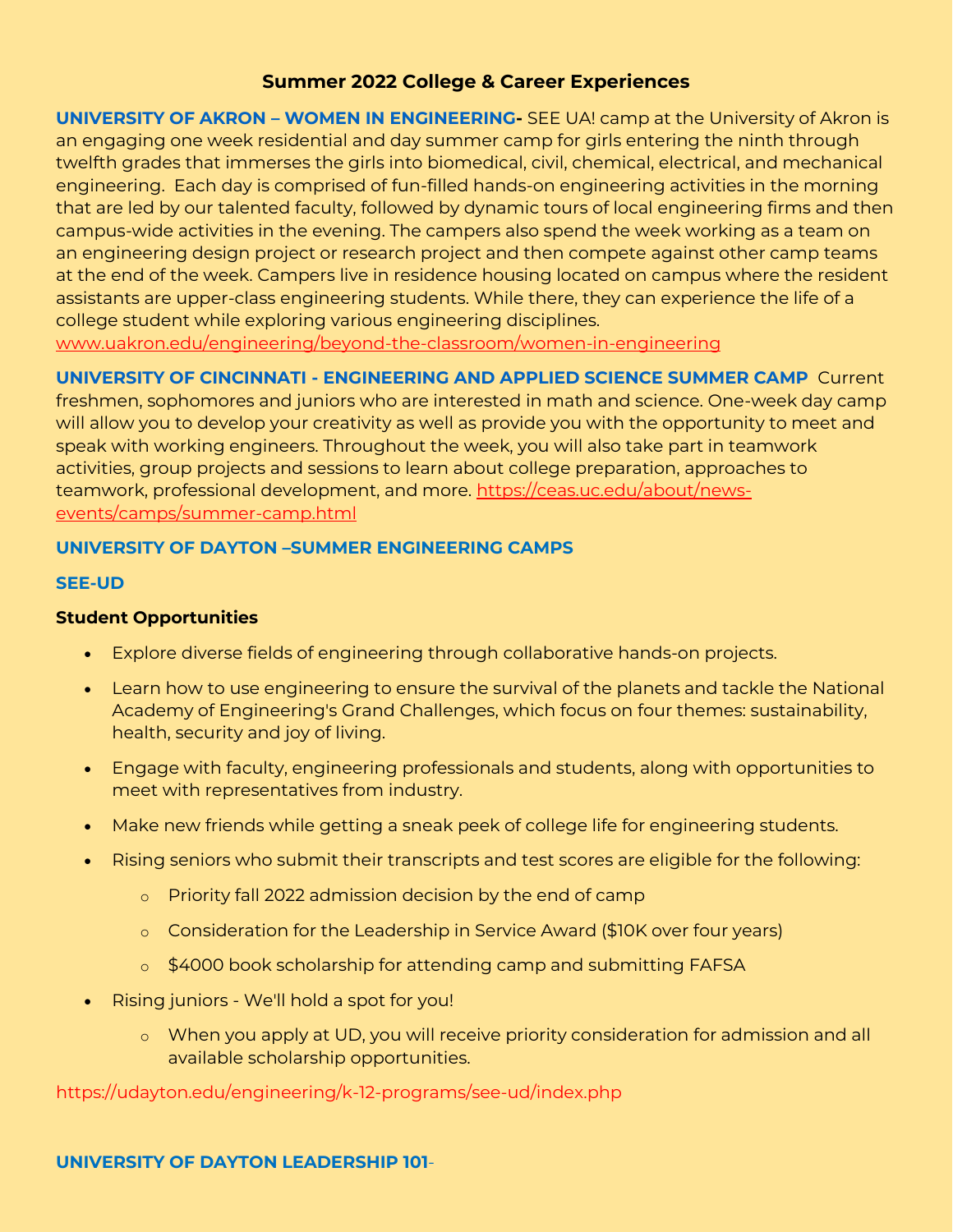What makes someone a good leader? Open to rising high school juniors, seniors and first-year students, this two-week experience will help students gain an understanding of the foundations of leadership, assess their leadership behaviors and preferred leadership style, discover the fiver practices of exemplary leadership and create a personal leadership development plan. This highly interactive session includes extensive discussion and collaborative exchange of ideas, leadership assessments, class and individual exercises, guest speakers and site visits.

### <https://udayton.edu/apply/undergraduate/hsprograms/leadership-101.php>

**UNIVERSITY OF FINDLAY – PRE-LAW WORKSHOP - TBA -**Are you interested in studying law? Have you considered becoming a lawyer? Make the courtroom your classroom this summer at the University of Findlay's two-day Pre-Law Workshop. During this event, you will have opportunities to learn about the best pre-law programs from leading law school admissions experts. For two days you can experience life of a University of Findlay student by staying in the dorms, eating at the dining halls and attending law-related lectures and mock trial presentations. \$60.00 (meals, room and board included) Open to all high school students. Dates TBA

### <https://www.findlay.edu/liberal-arts/history-law/pre-law-workshop>

# **UNIVERSITY OF FINDLAY PHARMACY SUMMER CAMP- TBA**

The camp is open to high school students who will become a junior or senior. Camp tuition is approx. \$425.00 and will include housing, meals, camp instruction materials, laboratory exercise supplies, and field trip transportation. For more information visit:

<https://www.findlay.edu/pharmacy/pharmacy-summer-camp>

# **UNIVERITY OF TOLEDO PHARMACY SUMMER CAMP – June 22-24**

The University of Toledo is offering a great opportunity for students interested in the arts, makeup, or science who don't know about the Cosmetic Chemistry option. Toledo has the nation's only bachelor's degree program in Cosmetic Science and Formulation Design. They are hosting their second annual **Virtual Cosmetic Science and Formulation Design Summer Camp.**

# **Register at** https://www.utoledo.edu/pharmacy/camp/coscicamp/

# **WRIGHT STATE UNIVSERISITY – PRE-HEALTH PROGRAM** – Summer Programs in Medicine

There are a number of organized summer research programs designed for the high school student wanting to explore medicine as a career. Generally, summer research programs are highly selective and include courses, special lectures, seminars/workshops, clinical experiences, and/or interviewing experience. Activities are designed to provide an overview of health care delivery and emphasize problem solving and teamwork. Research Programs include:

- BioSTAR (Boonshoft) Research
- Horizons in Medicine
- ASK Program (Research)

For more information email: Rob Cowles [cosm-prehealth@wright.edu](mailto:cosm-prehealth@wright.edu)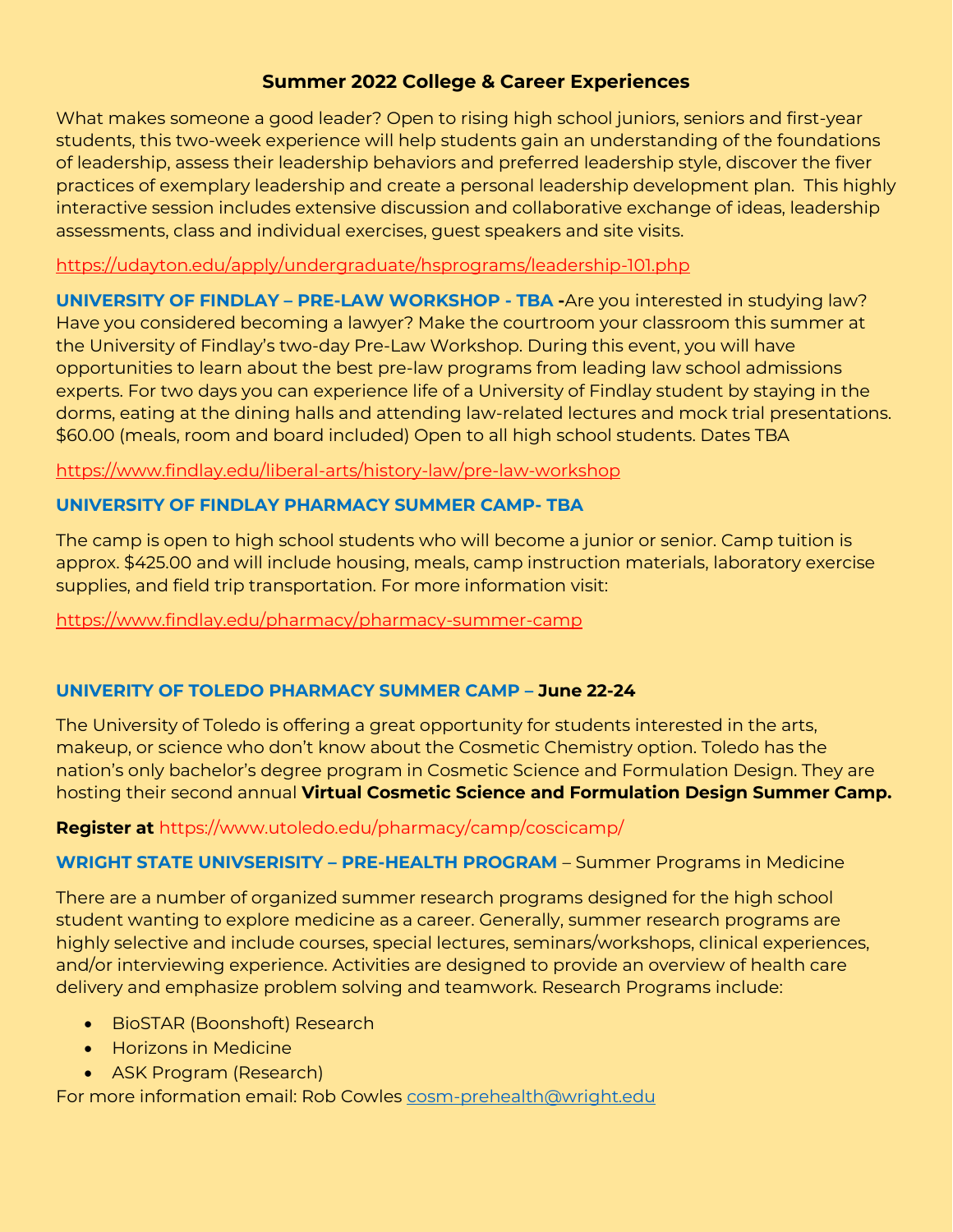**[YOUNGSTOWN STATE UNIVERSITY](http://www.ysu.edu/academics/honors-college/summer-honors-institute) – Summer Honors Institute** – Gifted and talented students have the opportunity to explore and discover new information in a wide range of disciplines. Courses will introduce students to a specific discipline that is not available to them in a high school setting and providing activities designed for more in-depth study. Deadline: TBA

www.ysu.edu/academics/honors-college/summer-honors-institute

# **OUT OF STATE**

#### **ALABAMA**

**University of Alabama-**Early College Summer on Campus – With Summer on Campus, you live in a suite-style residence hall, walk the quad, make great friends, and take two college courses at UA. You'll also have the same strong support network you experience in your online courses – peer coaches who live in your residence hall, academic advisors, and student-centered faculty.

Summer is split into two terms (Summer I and Summer II), each four weeks long:

Contact UA Early College with any questions by email at [earlycollege@ua.edu](mailto:earlycollege@ua.edu) or call 877-823- 8759.

#### **CALIFORNIA**

**Stanford Pre-Collegiate Studies:–**Various programs that advance the education of academically talented, intellectually curious, pre-college students. Programs are designed to meet the needs of top students everywhere, ranging from an on-line high school, to residential summer programs that let you become a Stanford University student for the summer or that let you dive deeply into your passions, to classes offered online and in-person throughout the year. Dates and Costs vary. Deadline: Rolling admission until full. For more information visit: <https://summerinstitutes.spcs.stanford.edu/>

**The Joyce Ivy Scholarship is available for Stanford's High School Summer Scholars** (Horizons Scholars)

#### **University of Southern California:**

Choose from over 20 courses in multiple disciplines – from business and engineering to acting and creative writing, there's a wide range of courses and subjects to explore.

Applications are accepted on a rolling basis –

https://summerprograms.usc.edu/program-overview/

#### **COLORADO**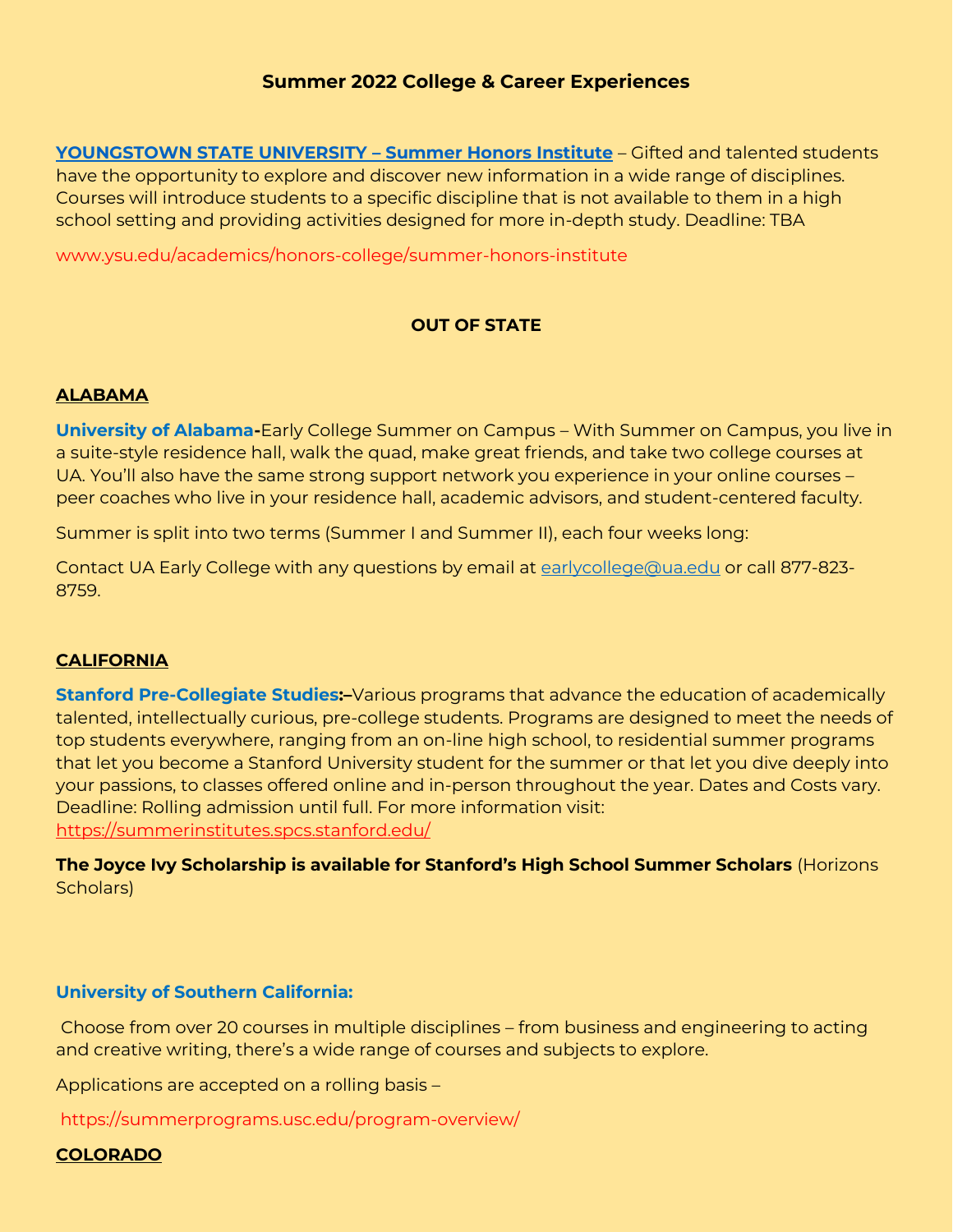**United States Air Force Academy Summer Seminar- TBA -**Summer Seminar at the United States Air Force Academy offers a unique opportunity to get the Academy experience first-hand. Specially designed for high school juniors heading into their senior year, Summer Seminar is a recruiting program that allows participants to see themselves as a USAFA cadet. During the Summer Seminar program, you will be assigned to an "element" or group, with an upper class cadet as your Element Leader. Your Element Leader will be with you almost 24 hours a day as your mentor and guide. Along with your element, you will:

- **EXECT:** Live in cadet dormitories and eat at the cadet dining facility.
- Explore academic facilities and research labs.
- Participate in a variety of workshops, including some that assist with your application.

#### Session "A" TBA

Session "B" TBA

The admissions office may select the week a student attends based on mission requirements.

<https://www.academyadmissions.com/admissions/outreach-programs/summer-seminar/>

# **FLORIDA**

#### **University of Miami Summer Scholars Program -**

How many students get the chance to build an architectural portfolio, create a business plan, meet executives from collegiate and professional sport administrations, all while earning six college credits? At UM, students explore their academic passion and consider their future career opportunities when they attend the University of Miami's Summer Scholars program. Highachieving high school sophomores and juniors can gain an authentic college experience and earn six college credits in a variety of academic areas.

For students looking to gain hands-on experience in a more condensed format, we also offer our incredible two-week, non-credit academy program for an intense experiential learning environment.

Students are encouraged to apply early for the best chance at admission in their first-choice program. Applications are processed on a rolling basis once complete.

Limited [Scholarship Opportunities](http://click.connect.miami.edu/?qs=3677339ffd6bfec40945ff45d7268f97989d0385e387b4c53d3afb56b3d8762cf6f1a1cdfc99946b15a27712590c6f7295c4ec25e5959ee972b0010050c9ab43) are available for students who qualify. To be considered, eligible applicants must complete both the [Summer Scholars application](http://click.connect.miami.edu/?qs=3677339ffd6bfec4d774ea6b33208c2ee2cd6b84f80b048327cf755d991f3614ec5bf8882314c6d457ceb137b09e992cbedde095e79104846ae09ffc3bbdfc26) and the scholarship application and submit supporting documents. Students who meet the requirements for our need-based scholarship may also qualify for application [fee reduction waivers.](http://click.connect.miami.edu/?qs=3677339ffd6bfec42238d4219d0c0910d1113993b988893f5f552ad77183ffaab6705db0cb218cd58ea801f3aa744234923fa74e0f6bcf4e40f24b8702dcd0ed)

#### **GEORGIA**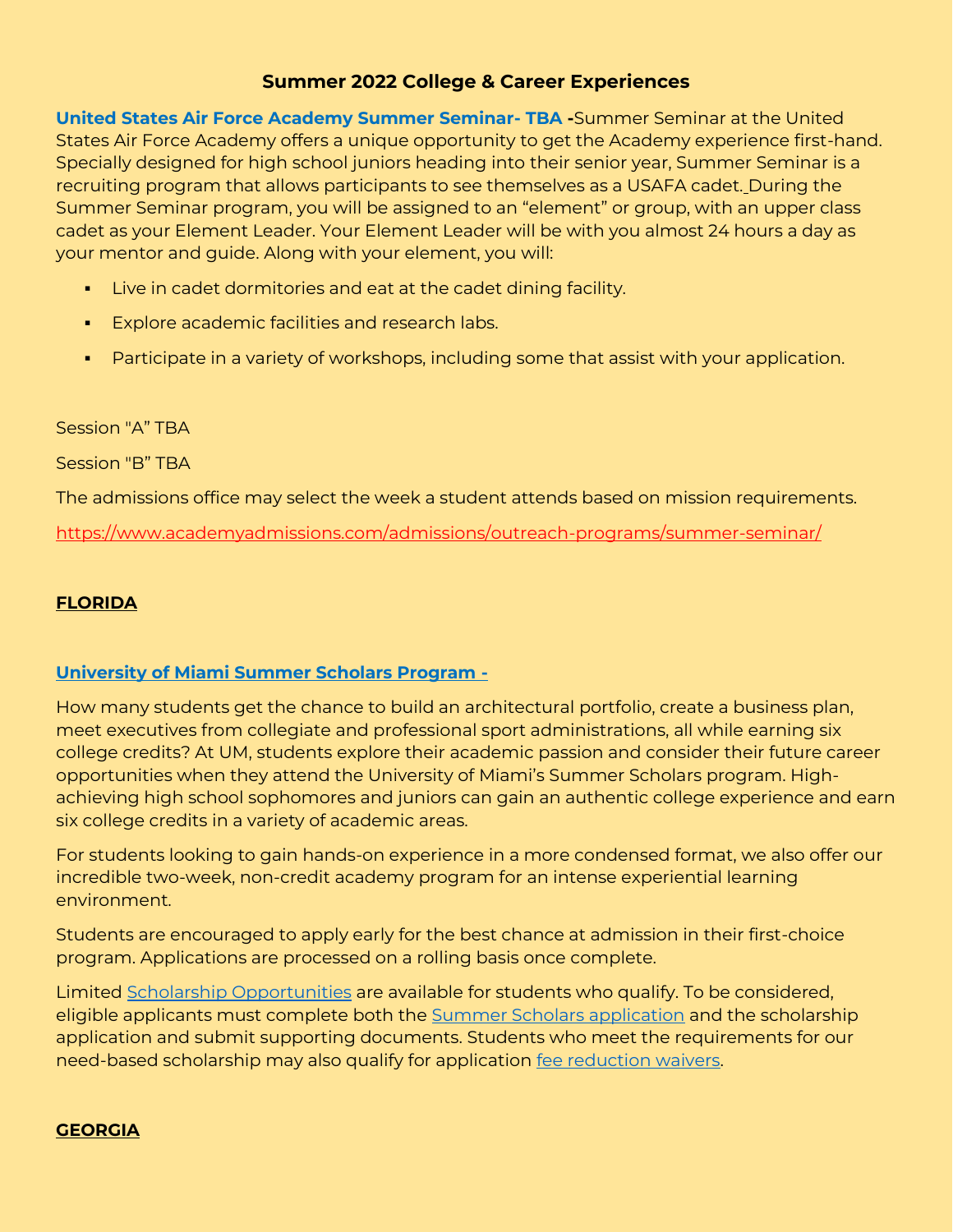**Emory University – Pre-College Program The Emory Pre-College Program is a summer** academic program for high school students. It gives college-bound rising juniors and rising seniors an exciting glimpse of academic and residential life at a top-ranked national university. High school students may explore topics with professors who are the leading experts in their [fields,](http://precollege.emory.edu/program/courses/faculty.html) enroll in classes with college students, and earn transferable college credit. [Two-week](http://precollege.emory.edu/program/courses/non-credit.html)  [noncredit courses](http://precollege.emory.edu/program/courses/non-credit.html) and [three-week noncredit institutes](http://precollege.emory.edu/program/courses/institute.html) are available. Students wishing to earn credit alongside Emory undergraduates will enroll in a six-week course through the [Emory](http://precollege.emory.edu/summer-college/index.html)  [Summer College for High School Students.](http://precollege.emory.edu/summer-college/index.html) Emory Pre-College students *enrolled in non-credit courses* live together in a residence hall on campus or within commuting distance with their families and participate in a [variety of programs, activities, and excursions](http://precollege.emory.edu/program/schedule.html) designed to prepare them for college life.

Students will enjoy the beautiful, tree-lined Emory campus and its outstanding facilities, meet new people and make lifelong friends. Students come from all across the U.S. and the world. Ranked in the top 25 by *U.S. News and World Report* and by *The Princeton Review* for #1 on best quality of life and #19 on best classroom experience, Emory University offers a small liberal arts college environment within a major research university. Dates and Times for 2021 TBA. **The Joyce Ivy Scholarship is available for this program**

### **ILLINOIS**

**Loyola University Chicago-Summer Scholars Program-** We believe it's never too early to get on your path to success. Seminar courses give high school students the opportunity to learn more about different fields of study offered here at Loyola and to explore career possibilities. Seminars involve hands-on activities and field trips. Students will learn in a diverse environment while engaging with like-minded individuals. Additionally, they will deepen their understanding and development of their own unique interests and identity. Students may choose to take one (1) noncredit course during any of the available weeks. Program participants are required to attend Student & Family Orientation on Sunday prior to the first day of class. Each course meets Monday–Friday from 9:00am-12:00pm (breaks for lunch) then resumes from 1:00pm-3:00pm.

Courses are offered in the following subject areas:

- 1. Business and Leadership
- 2. Pre-Health and Wellness
- 3. Psychology
- 4. STEM Fields

Seminar Session Dates: Students will move in on Sunday between 9am -12pm and move out Saturday after the program session between 9am -12pm. Student and Family Orientation will be held on Sunday from 1pm - 3pm.

Dates: TBA https://www.luc.edu/summerscholars/one-weekseminars/

# **INDIANA**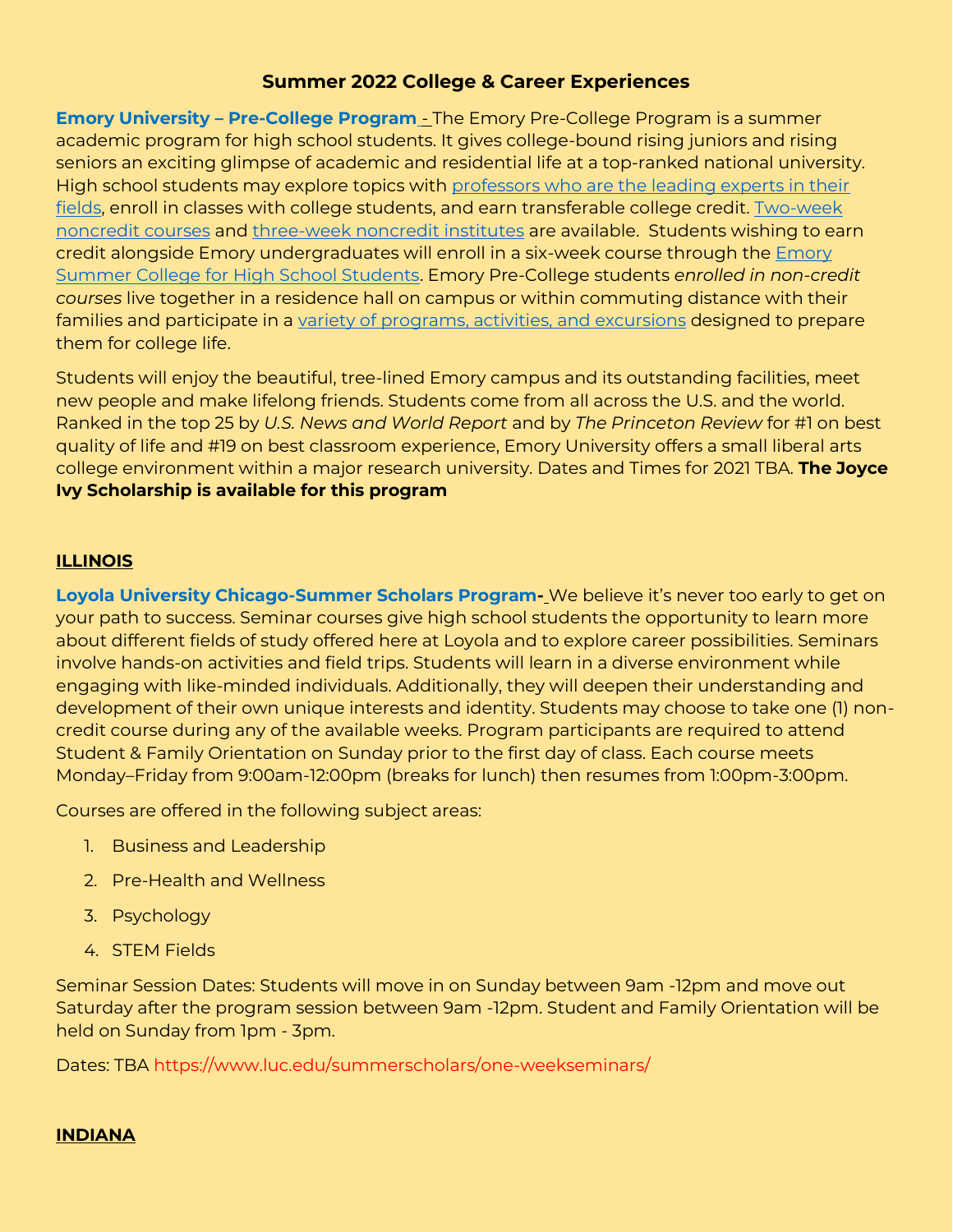#### **University of Notre Dame Pre-College Programs**

### **Leadership Seminars** – Dates TBA

A 10-day program for current juniors in which the University pays for admitted students' tuition, meals, and housing. Students experience life at Notre Dame, live on campus, and study under esteemed Notre Dame Faculty in this highly competitive program. <https://precollege.nd.edu/leadership-seminars/>

**Summer Scholars –** June 26 - July 10, 2021 A program for current high school sophomores and juniors. Students choose from 22 courses of study, ranging from STEM to liberal arts, and experience college life by living in the dorms and participating in campus activities. Application Visit:<https://precollege.nd.edu/summer-scholars/>

**Study Abroad – Rome** – June 5 – 19, 2021. Current juniors may apply for this incredible experience of two weeks immersed in the history and culture of the Eternal City, with scholars representing a range of fields on hand to guide students in their exploration of this ancient city. Visit: <https://precollege.nd.edu/study-abroad/rome/>

**Study Abroad – Ireland** – July 24 – August 7, 2021. Current juniors may apply for 12 days of adventure in Dublin and Connemara, Ireland! Guided by Notre Dame Faculty and local scholars, students embark on an exploration of Irish culture, history and landscape. https://precollege.nd.edu/study-abroad/ireland

# **University of Notre Dame Career Discovery Program in Architecture –**

This program is designed for students in grades 10-12 who have the desire and interest to learn about the study of architecture while experiencing campus life at the University of Notre Dame.

[https://architecture.nd.edu/careers-alumni/career-center-resources/career-discovery-for-high](https://architecture.nd.edu/careers-alumni/career-center-resources/career-discovery-for-high-schoolers/)[schoolers/](https://architecture.nd.edu/careers-alumni/career-center-resources/career-discovery-for-high-schoolers/)

**Saint Mary College Notre Dame –** Saint Mary's College knows girls, their interests, and how they learn! It's our passion. For nearly 175 years, Saint Mary's has educated young women to develop their talents to make a difference in the world. We've offered camps for girls since 1974 helping young women build self-esteem, master new skills, make new friends, and experience the excitement of a college atmosphere. Campers live in residence halls and eat in our Dining Hall all under the care and protection of counselors, instructors, and professional staff members. Saint Mary's faculty and staff, as well as regional educators, provide instruction in campus classrooms, laboratories, studios, and on the courts. Please Visit:<https://www.saintmarys.edu/camps>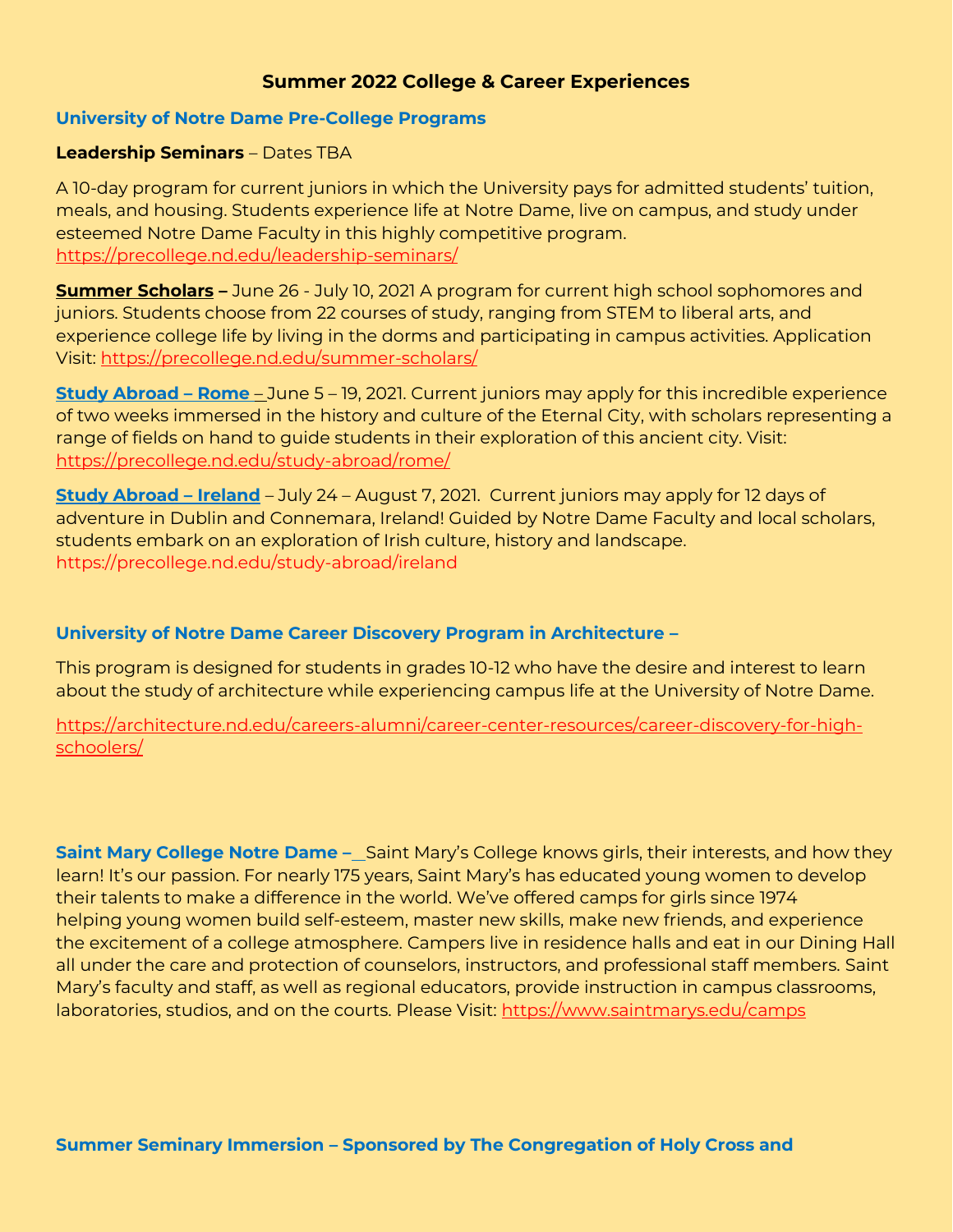**The University of Notre Dame –** Two weeks of Theological study, prayer, and community life for men seeking to better understand God's call. **June 25 – July 9, 2022.** For more information, call 574-631-6385 or email [vocation@holycross.org](mailto:vocation@holycross.org) or visit precollege.nd.edu/seminaryimmersion.

**Purdue University – Gifted Education Resource Institute (GERI) Summer Camps -**Every summer, for over 40 years, GERI has engaged gifted, creative, and talented students from across the country and around the world in residential camps designed to stimulate their imagination and expand their abilities. Students who have completed grades 5 through 12 live in campus residence halls, take challenging courses, and participate in engaging recreational activities. GERI offers three programs each summer.

What will you experience at GERI Summer Camps?

- Intellectual Challenges
- Personal attention from talented and caring staff members
- Outstanding Purdue University facilities: residence halls, dining halls, classrooms, and labs
- Friendships with others from around the world who share similar interests
- Enjoyable learning and social experiences

Please browse the 2021 Summer Residential brochure for an overall idea of our program and course offerings. <https://www.education.purdue.edu/geri/>

# **MARYLAND**

**United States Naval Academy Summer Seminar-** The United States Naval Academy Summer Seminar is the first step in navigating your future to becoming one of our nation's next generation of leaders. If you are currently in your junior year of high school and considering the Naval Academy as your college of choice, we strongly recommend you consider applying to summer seminar. Summer Seminar will introduce you to life at the academy, where you experience firstclass academic, athletic, and professional training at the #1 public college in the U.S. Your Summer Seminar application will also serve as a preliminary application to the Academy that you will complete before or during your senior year. You will live in Bancroft Hall, experience life on the yard and learn from some of the best midshipmen and the most esteemed faculty.

# 2021 Session dates:

**Session I –June 5 - 10; Session II – June 12-17; Session III – June 19-24.** We are aware that some school districts are still in session during our programs. Unfortunately we cannot adjust our dates given facility availability and the midshipmen training schedules. You may request a change to your session assignment, after selection, but admission to a different session is not guaranteed. Please visit<https://www.usna.edu/Admissions/Programs/NASS.php#fndtn-panel1-Steps-For>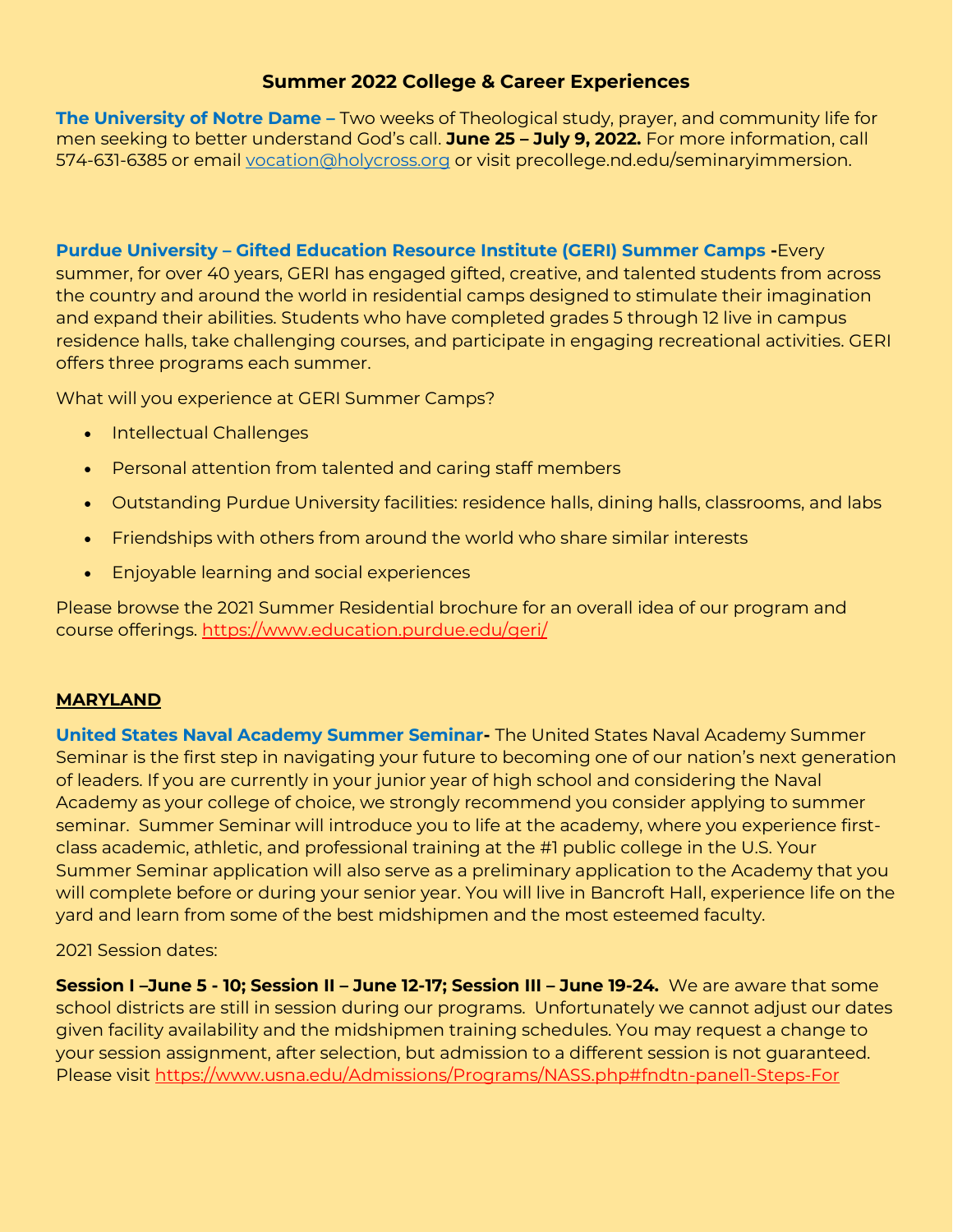#### **MASSACHUSETTS**

**Boston University PROMYS Program (Mathematics for Young Scientists)** PROMYS is a six-week residential summer program at Boston University s=designed to encourage strongly motivated high school students to explore in depth the creative world of mathematics in a supportive community of peers, counselors, research mathematicians, and visiting scientists. Students are carefully selected from across the US and around the world. PROMYS was founded in 1989 by Professor Glenn Stevens and three other current faculty members. There is full and partial needbased financial aid. Please visit <https://promys.org/> for important information and dates

**Boston University New England Center for Investigative Reporting -** New England Center for Investigative Reporting presents a once in a lifetime experience for High School students interested in journalism, communications or writing. Celebrating its 10th Anniversary, the Boston University Summer Journalism Institute gives students ages 14 to 18 the opportunity to expand their skills, experience college life and explore Boston. Each instructor is also a working journalist, so what's taught is grounded in real-life experience. Each lesson is tied to its practical application, by giving students reporting assignments on campus and in the city. Each day is an opportunity to taste what it like is to work in the news field, live on a campus, and make new friends from all over the country. For more information and dates visit:

[https://combeyond.bu.edu/workshop/bu-summer-journalism-academy](https://combeyond.bu.edu/workshop/bu-summer-journalism-academy-online/?j=87816&sfmc_sub=6085880&l=205_HTML&u=2256278&mid=514005790&jb=7007)[online/?j=87816&sfmc\\_sub=6085880&l=205\\_HTML&u=2256278&mid=514005790&jb=7007](https://combeyond.bu.edu/workshop/bu-summer-journalism-academy-online/?j=87816&sfmc_sub=6085880&l=205_HTML&u=2256278&mid=514005790&jb=7007)

**Boston University Academy of Media Production – AMP -** This four-week workshop presents the opportunity to explore the many aspects of media production while developing the skills needed to be a successful storyteller. AMP students learn the power of good writing and visual storytelling by creating videos, short films, webcasts, multi-camera productions, and more. This on-campus, live-in college program gives students the tools to pursue all facets of media production, while collaborating with like-minded students, making new friends, and having a lifechanging summer experience in the heart of Boston.

<https://combeyond.bu.edu/workshop/academy-of-media-production/>

**Smith College Pre-College Programs -** Summer Precollege Programs at Smith College offer intellectually stimulating and unique opportunities for high school young women who wish to pursue their academic interests in the classroom and beyond.

For specific classes, dates and times please visit: [https://www.smith.edu/academics/precollege](https://www.smith.edu/academics/precollege-programs/applying)[programs/applying](https://www.smith.edu/academics/precollege-programs/applying)

**The Joyce Ivy Scholarship is available for this program**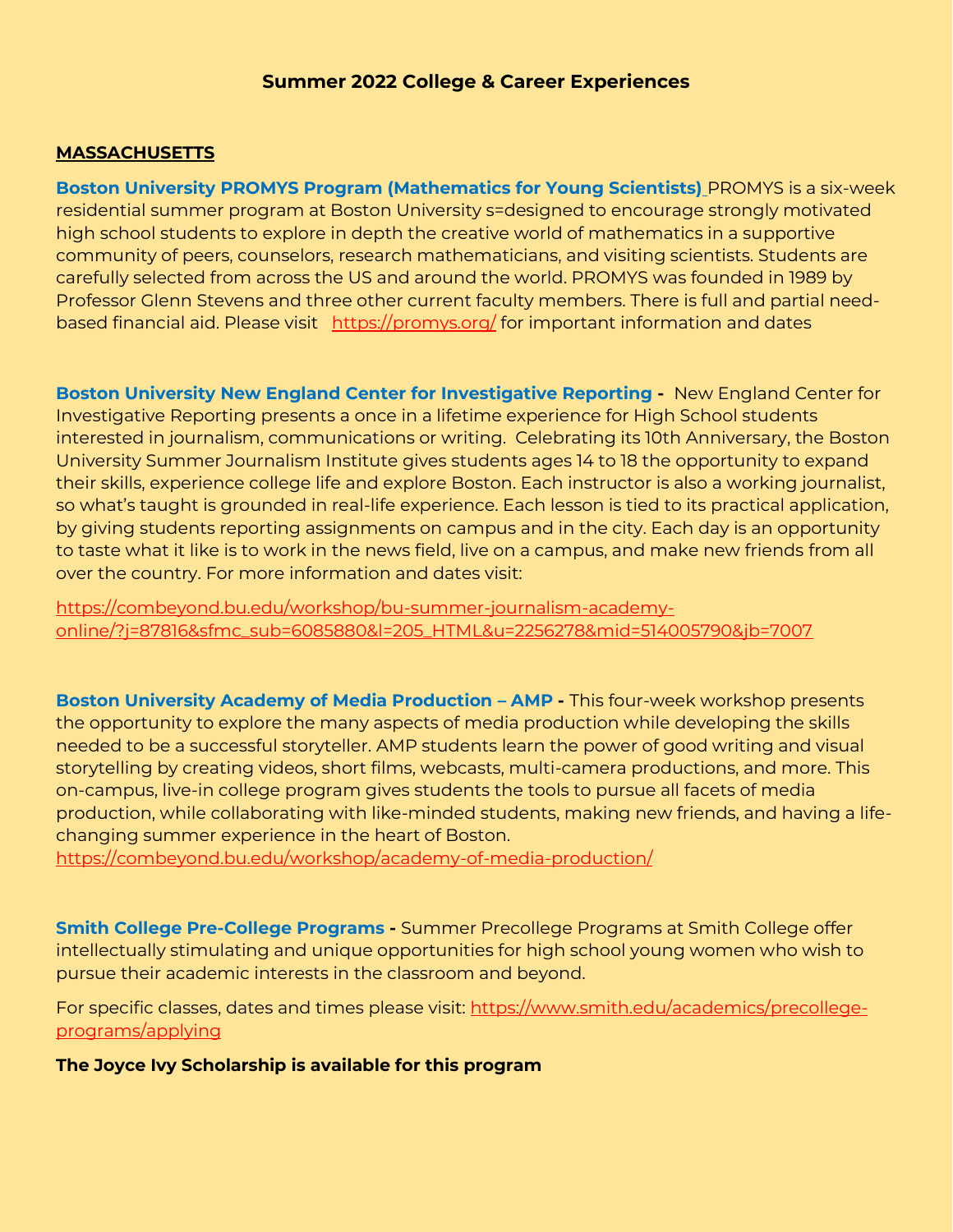### **MICHIGAN**

**Hillsdale College –** High School Study and travel programs for rising sophomores, juniors and seniors to ear three college credits from Hillsdale while also traveling to cultural and historic destinations domestic and abroad. Students begin the two-week program with a short stay at Hillsdale College for orientation and intensive course instruction are provided. They will and prepare for what they will see and do off campus. Summer 2021 Course Offerings:

<https://www.hillsdale.edu/admissions-aid/high-school-study/>

# **MINNESOTA**

**CONCORDIA LANGUAGE VILLAGES**- A language and cultural immersion program that prepares young people for responsible citizenship in our global community. The program offers a variety of languages. One of the programs is a high school credit experience that covers the equivalent of one year high school world language in four weeks of intensive instruction. Visit: <http://www.concordialanguagevillages.org/youth-village-life>

**Carleton College –** June 25-July 2, 2022. The Carleton Liberal Arts Experience (CLAE) is a free week-long summer academic program for high school students. CLAE Scholars experience the benefits of a liberal arts education through classes in science, art, social studies, and technology. The program also includes preparation and guidance for the college search and application process. CLAE Scholars live in campus dorms for the week, with opportunities to explore our college town, the Twin Cities, and participate in fun group activities. Students who identify as Black or African American, or who have as interest in African American culture, are encouraged to apply. Applicants must be college bound high school students who are currently **sophomores**. Successful applicants tend to demonstrate not only great academic promise but also a strong level of community involvement. go.carleton.edu/clae

# **MISSOURI**

# **WASHINGTON UNIVERSITY IN ST. LOUIS HIGH SCHOOL SUMMER SCHOLARS PROGRAM -**

Through our High School Summer Scholars Program, students have the opportunity to enroll in courses for credit and study alongside undergraduates. Students select from a broad range of stimulating introductory courses in the humanities, math, sciences, and social sciences.

High School Summer Scholars live on campus in one of our top-ranked, air-conditioned residence halls. In addition to coursework, students participate in specialized seminars, academic support groups, and a variety of weekend and evening social events. <http://summerexperiences.wustl.edu/scholars>

**WASHINGTON UNVERSITY IN ST. LOUIS PRE-COLLEGE PROGRAM** - The Sam Fox School of Design & Visual Arts offers top-ranking programs within a world-renowned academic and research institution. You'll experience college-level courses and studio culture, and explore the dynamic art and design scene in St. Louis. Both our Architecture Discovery Program and Portfolio Plus Program offer rigorous instruction that prepares you for college-level work. Recommended for rising juniors and seniors in high school. https://precollege.wustl.edu/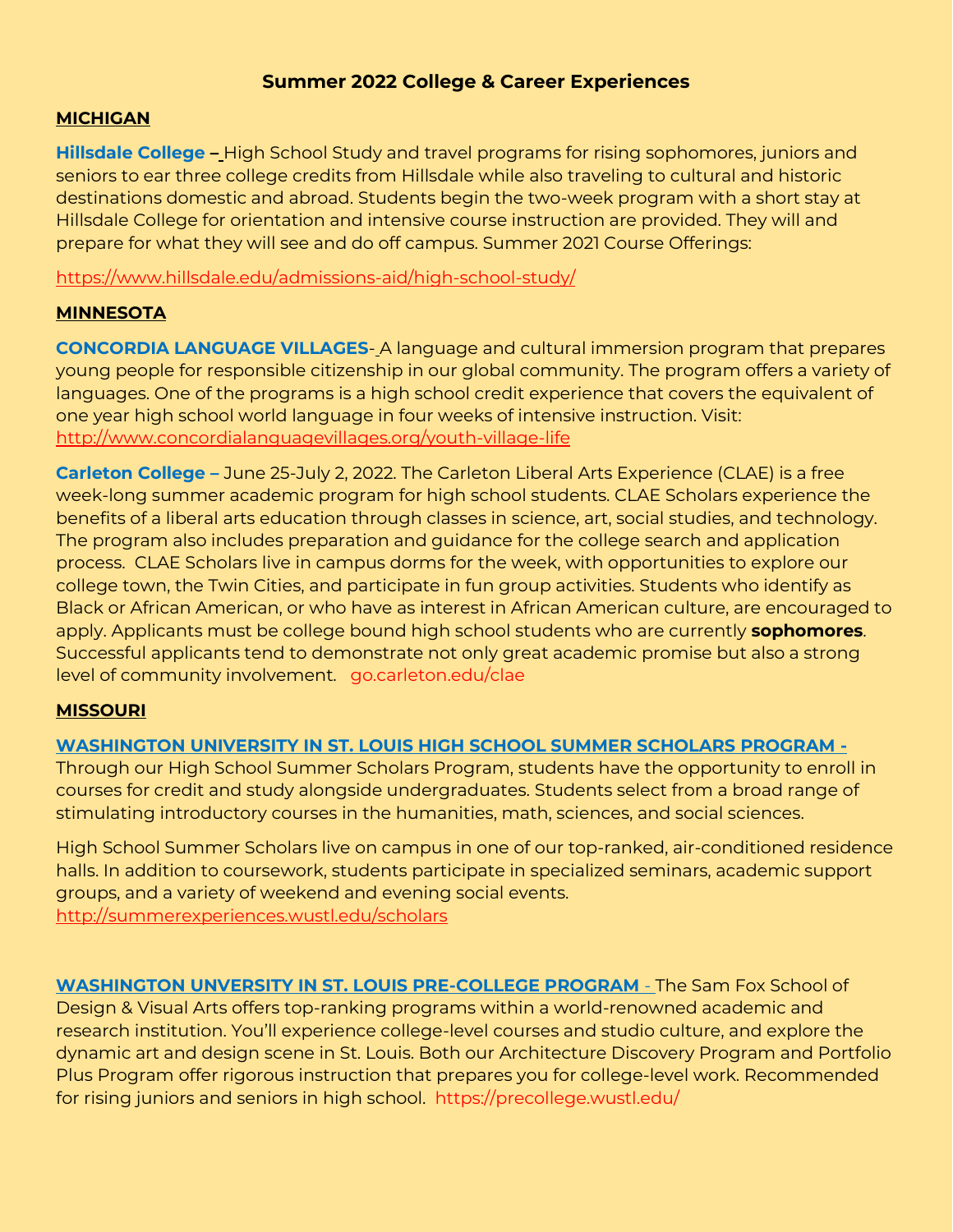#### **NEW JERSEY**

**Rutgers University - The Pre-Engineering Summer Academy** at Rutgers University is an intensive one-week certificate program Dates TBA, that will introduce participants to aerospace, biochemical, biomedical, chemical, civil, computer, electrical, environmental, forensic, industrial, material science, mechanical and systems engineering through an integrated program of lectures, demonstrations, hands-on projects, tours, and field trips. https://precollegesummer.rutgers.edu/academies

**Stevens Institute of Technology -** When you enroll in a pre-college program at Stevens, you can explore your ideas and interests in a pressure-free, inspiring academic environment that welcomes big thinkers. What distinguishes our pre-college programs from others is that you get to *create* something from to start to finish: a business plan, a video game, an investment portfolio, a short animation. Yes, you'll leave with a stronger college application, you'll try out a potential major, get a taste of what campus life is really like and make some new friends. But: designing your own portfolio project with cutting-edge technology…in state-of-the-art facilities…alongside world-renowned experts, CEOs and inventors…while exploring New York City? Only at Stevens. https://www.stevens.edu/admissions/pre-college-programs

#### **NEW YORK**

**Barnard College -** Students from around the globe come to Barnard College to pursue their passions in a rigorous, academic setting. With five distinct programs to choose from, ranging from entrepreneurship to dance, you have the unique opportunity to explore an area of interest on a deeper level through both in-class discussions and city exploration. As part of the learning experience at Barnard, you will get a taste of both college life and the city that never sleeps! For classes, dates and how to apply visit:<https://barnard.edu/precollegeprograms/summer-programs> **Joyce Ivy Foundation Scholarships available for Barnard College Summer in the City**

**The Pratt Institute Pre-College Program -** Each summer Pratt Institute's Pre-College program welcomes over 400 high school sophomores, juniors, and seniors to our Brooklyn campus for nearly a month, where they encounter life as an art and design college student. Explore the possibility of studying art, design, architecture, creative writing, cultural studies or other creative fields. Why attend? Confirm that this is the subject you want to study in college. Develop your skills through college-level coursework, and earn four college credits. Develop a body of work for your portfolio to support admission into college. Meet other students who share your interests. Get a preview of the college experience. The program culminates in an exhibition of students' work curated in gallery spaces throughout campus. Family members, friends, and members of the creative community are invited to our final exhibition to share in the joy of students' accomplishments. Pre-College students leave enriched, empowered, and ready to be our future artists, designers, and creative thinkers. Visit:

[https://www.pratt.edu/academics/continuineducation-and-professional/precollege/summer](https://www.pratt.edu/academics/continuineducation-and-professional/precollege/summer-programs/)[programs/](https://www.pratt.edu/academics/continuineducation-and-professional/precollege/summer-programs/)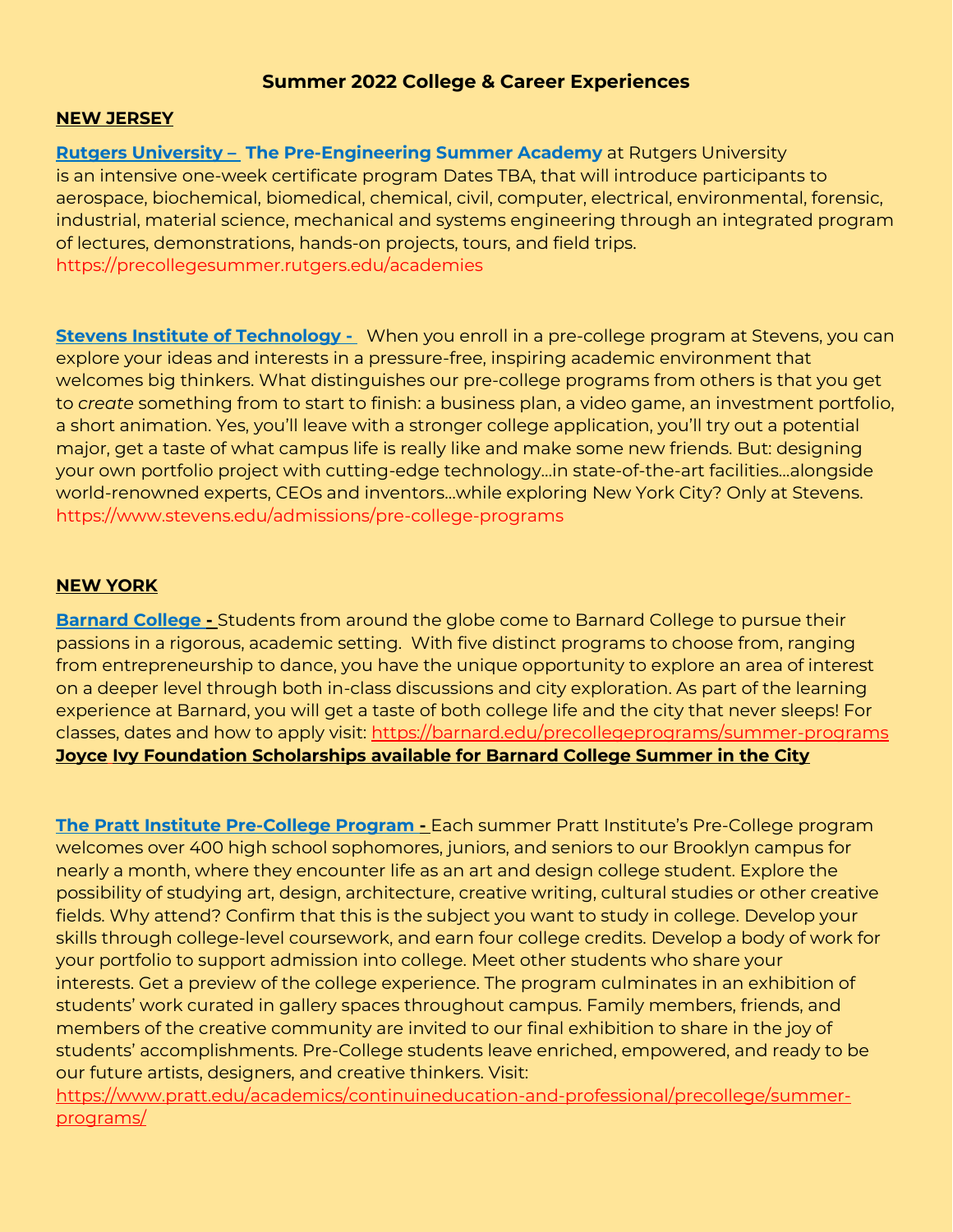**Marist College -** Marist Pre-College helps student prepare and plan for academic success, all the while getting to know students who enjoy learning about a given subject area as much as them. Students have not only bonded over their shared interests in an academic major, but formed friendships that made their weeks at Pre-College all the more fun and exciting. At the Marist Pre-College Program, you won't just be sitting in a hot classroom taking notes, you'll be exploring topics that excite you while living the college life for two to four weeks. Work with talented faculty who will work with you to discover potential academic majors and future career options. Our goal is to help upcoming high school juniors and seniors expand their academic aspirations while earning college credit and strengthening their resume. You'll have several class sessions each day mixed with interactive discussion, field trips, guest speakers, and of course plenty of time to socialize with your fellow classmates. Classmates, who we might add, are like-minded and share in your interests and aspirations.

College life is more than the classes you take and academic majors. Through Marist's Pre-College Program, students will live in dorms amongst Resident Assistants (RA's), eat in the dining hall, and enjoy all the state-of-the-art facilities of the Marist campus. Students will be able to have a firsthand understanding of the college experience even before their senior year of high school. Please visit the website for 2022

For information, dates and locations. <https://www.marist.edu/admission/summer-pre-college>

# **New York University Pre-College Summer Program -**

With NYU Precollege, rising juniors and seniors can apply to take college-level courses for credit and experience life as an NYU student. Credit-bearing courses are available in more than 30 subjects to fit every interest and academic need. Pre-college hosts' social events and activities to create a sense of community and help students get to know one another while exploring the city around them. For more information and dates visit: [https://www.nyu.edu/admissions/high-school](https://www.nyu.edu/admissions/high-school-programs/precollege.html)[programs/precollege.html](https://www.nyu.edu/admissions/high-school-programs/precollege.html)

**Cornell University Summer College-** More than 40 intensive precollege programs give motivated high school students a taste of college academics. Challenge yourself with a real college experience. Spend 2 to 6 weeks living on campus, taking fascinating classes with Cornell faculty, earning credits, and prepping for college admissions. Choose a two-, three-, or six-week program, where you'll earn transferrable credits from Cornell University in subjects such as architecture, business, engineering, human rights, science, and veterinary medicine. Courses are taught by Cornell faculty, giving you an unrivaled learning experience with some of the university's best professors.

Online courses and financial aid is available. https://sce.cornell.edu/precollege

# **Joyce Ivy Foundation Scholarships available for Cornell Pre College Studies**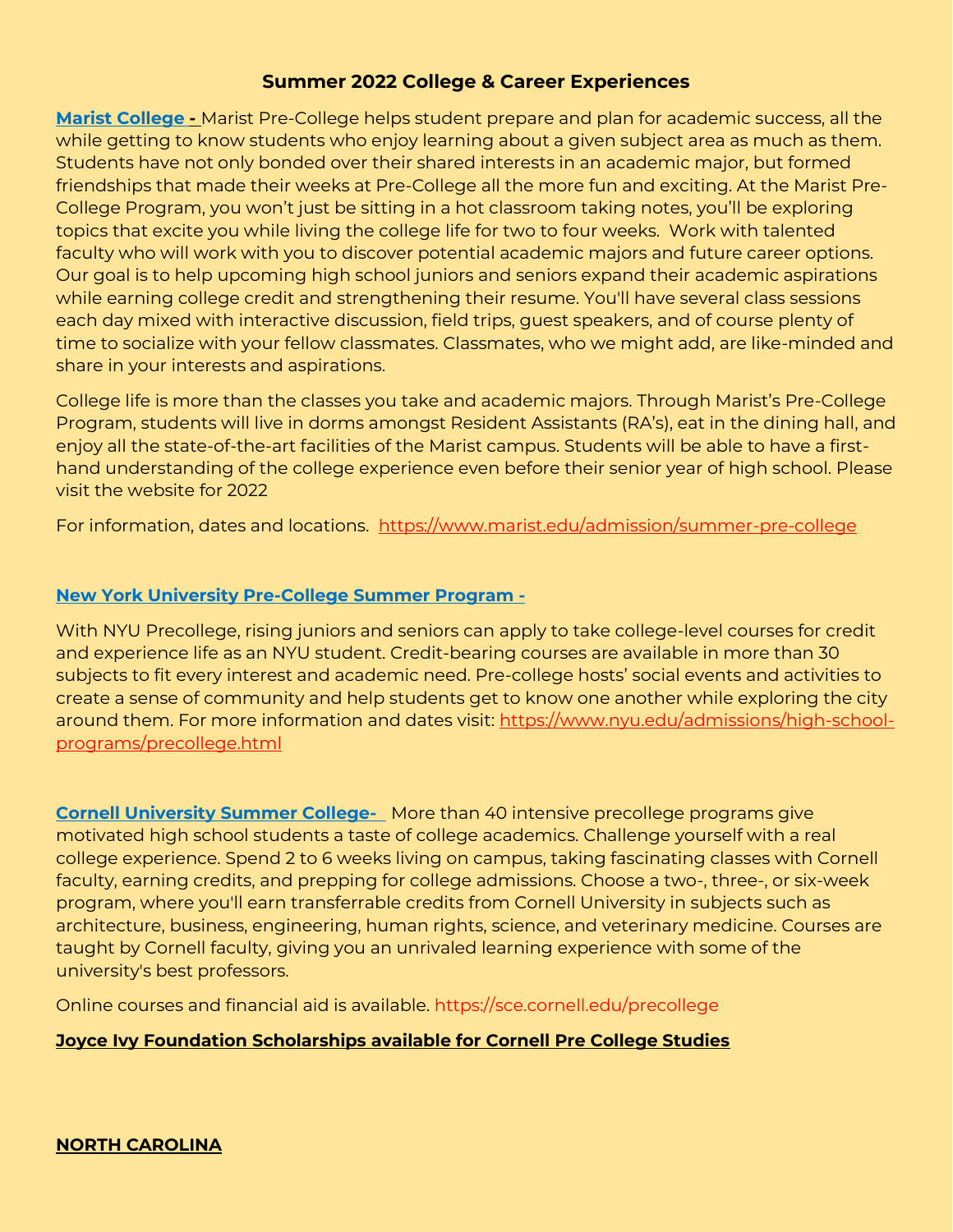**Duke University Summer Sessions** - Earn college credit alongside academically-motivated students from around the world in Duke University's Summer College for High School Students. If you are a student currently in grades 10 – 12, you are eligible to apply as early as December 3, 2020. This 4-week credit-bearing program offered by Duke University attracts students who represent the next generation of leaders from around the world. Immerse yourself in an international college experience by enrolling in this élite program designed to provide high school students with an academic and residential environment conducive to collegiate success. https://learnmore.duke.edu/precollege/all-programs

**UNIVERSITY OF NORTH CAROLINA – PROJECT UPLIFT-** On behalf on UNC's Office for Diversity and inclusion, Project Uplift enables high-achieving rising seniors to experience college life on the Carolina campus over two days in May or June. Students can find more information and apply for the programs at:<https://diversity.unc.edu/access/summer/project-uplift/>

# **PENNSYLVANIA**

**University of Pennsylvania** - Penn delivers the challenge of an Ivy League curriculum to academically talented high school students seeking a pre-collegiate experience. Explore Penn's historic campus, engage with leading faculty and build intellectual connections within accelerated two, three or six week Penn Summer High School Programs. For programs, dates and information visit:<https://www.sas.upenn.edu/summer/programs/high-school>

**Carnegie Melon University Pre-College Programs -** Carnegie Melons pre-college programs will show you what life at Carnegie Mellon is all about - from the classroom to what's happening on weekends. You'll meet people from all over the world, be inspired by our world-renowned faculty, take part in the excitement of campus and have the opportunity to explore the City of Pittsburgh. Some programs you can explore: Architecture, Art, Design, Drama, Music, <https://admission.enrollment.cmu.edu/pages/pre-college/>

**BUCKNELL ACADEMY SUMMER EXPERIENCE –** June 26 – July 1, 2022 - Students are invited to explore the value of a liberal arts perspective in making challenging decisions to improve today's world. At BASE, students will experience interdisciplinary study from top tier professors while challenging their thought processes. This year's theme is The Anthropocene: How have humans permanently changed the planet, and what can we do about it? https://www.bucknell.edu/meetbucknell/plan-visit/camps-conferences-visit-programs/bucknell-academy-summer-experience

# **SOUTH CAROLINA**

**Furman University Summer Scholars ...** Ready to be challenged? Whether you're interested in leadership or pre-health, Summer Scholars offers you the opportunity to discover what it's like to study at Furman. Each session, our students have the ability to choose their favorite course. To pick your course, simply rank your top two choices in the application, and we'll place you in a class. We assign our students to classes based on academic records and space availability. So be sure to apply early to land your desired course. Our classes are held Monday through Friday for approximately five hours each day. Some courses require evening meetings and outside assignments. Our Summer Scholar counselors will accompany students to class to help them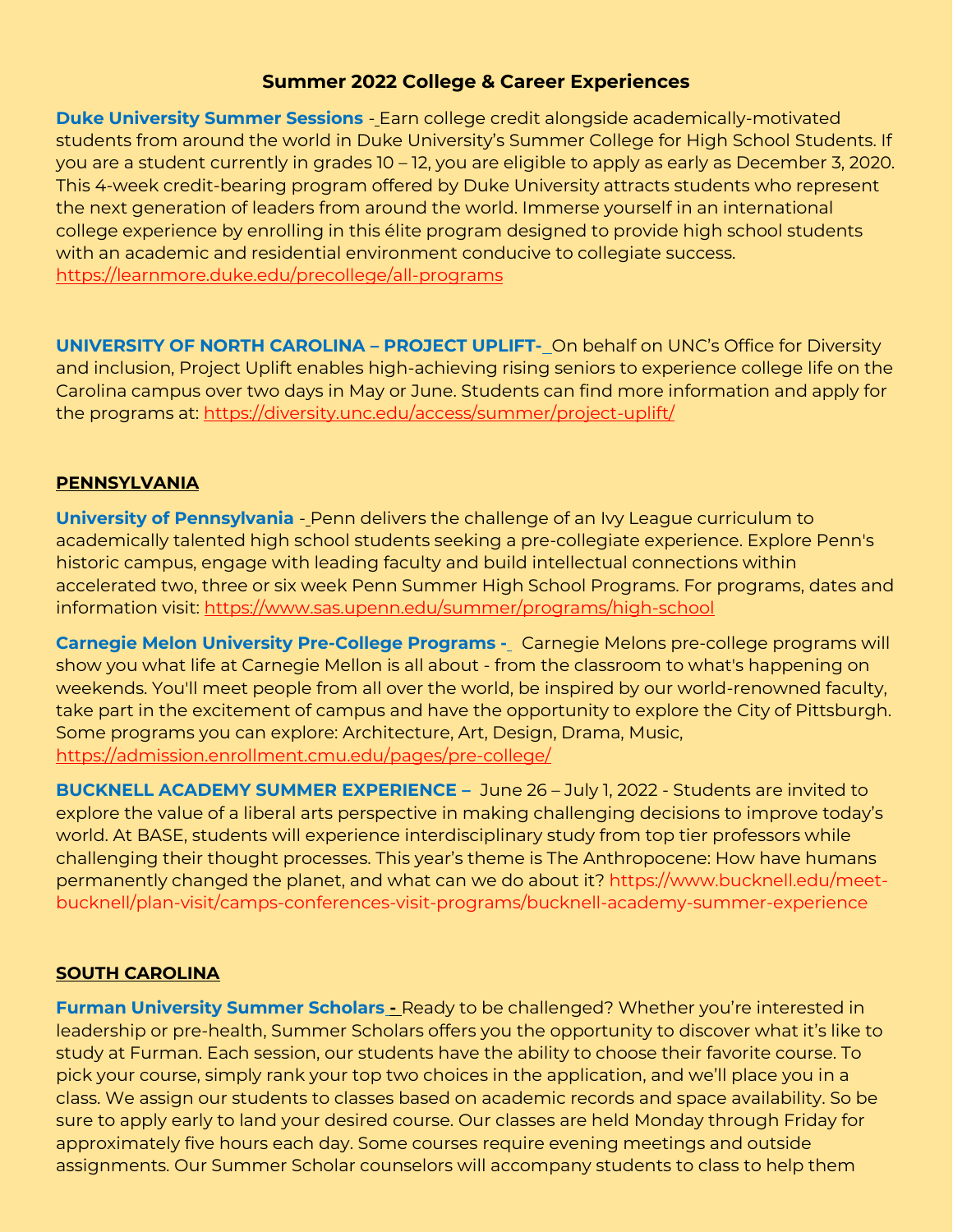with assignments as needed. Check back for 2022 dates and information. Visit: [https://www.furman.edu/admissions-aid/visit-furman/summer-scholars/summer-scholars](https://www.furman.edu/admissions-aid/visit-furman/summer-scholars/summer-scholars-courses/)[courses/](https://www.furman.edu/admissions-aid/visit-furman/summer-scholars/summer-scholars-courses/)

# **TENNESSEE**

**Rhodes College** The Summer Writing Institute at Rhodes College takes place annually for two weeks during June and is a residential academic program committed to developing the critical thinking and writing skills of ambitious high school students. Within the college′s liberal arts environment, students sharpen their reading and analytical skills and learn strategies for writing creatively and critically. At the end of the session, students receive a grade for their work and class participation, earn two college credits (transferable to most colleges and universities), and will complete a portfolio of college-level writing. In addition to coursework and writing seminars, students have the opportunity attend lectures, take advantage of Rhodes' world class facilities, and receive college prep advice from faculty and staff. Dates TBA. Cost TBA financial assistance is available.<https://www.rhodes.edu/academics/summer-programs/summer-writing-institute>

# **VERMONT**

**Landmark College –** At Landmark College we help students who learn differently regain their momentum through our 2022 Summer Programs. And while our programs are geared toward their needs, a diagnosed learning disability is not required for our summer programs. Programs are designed to:

- Engage students with skills and strategies to be more independent and effective learners
- Students will learn to study with like-minded peers
- They will learn their strengths and challenges as a learner
- Help students build a foundation for greater self-advocacy

https://www.landmark.edu/admissions/choose-your-path/plan-your-path

# **VIRGINIA**

**George Mason University - Washington Youth Summit on the Environment -** The Washington Youth Summit on the Environment! Each summer, we welcome high school student leaders from all over the country as National Youth Delegates to hear from the leading experts in the environmental and conservation fields. Check for update at: https://summercamps.gmu.edu/

**WASHINGTON DC – THE CATHOLIC UNIVERSITY OF AMERICA – APPLIED MATH IN ACTION – PRE-COLLEGE SUMMER PROGRAM -** Live on our beautiful campus for a week and have fun learning about applied mathematics and STEM careers while exploring Washington, D.C.! Visit NASA, the national monuments, the National Air and Space Museum, and more.

**Who?** High school and pre-college students interested in mathematics.

For more information, visit the Department of Mathematics at [math.catholic.edu/applied-math](http://math.cua.edu/applied-math-in-action)[in-action](http://math.cua.edu/applied-math-in-action)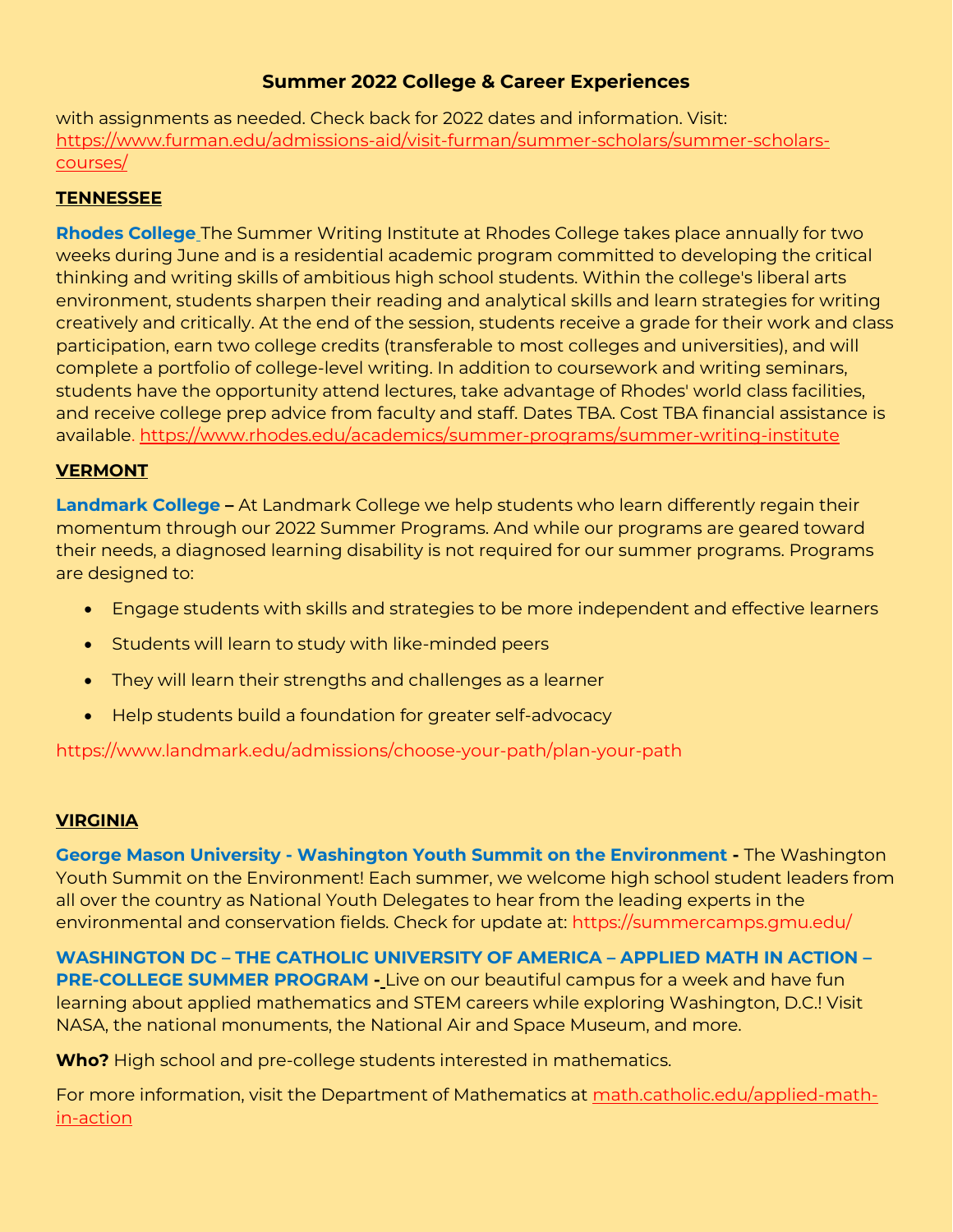**Virginia Tech College of Science –** Registration is now open for the Science Camps at Virginia Tech in the summer of 2022. Campers will get a sneak peek at college life and a chance to explore a variety of up-and-coming science careers. The camps will be super interactive, fun, and informative. Campers will get to hang out with like-minded peers and talk with advisors and faculty about college and career options. Scholarships are available! Please contact: Victoria Corbin, Asst. Dean of Outreach and Student Engagement cvictoria@vt.edu

# **THE JOYCE IVY FOUNDATION COLLEGE SUMMER PROGRAMS –**

The Joyce Ivy Foundation Summer Scholars Program provides scholarships for talented, highachieving young women from the Midwest to participate in academic summer programs at some of the country's top colleges: Barnard, Brown, Cornell, Emory, Harvard, Johns Hopkins, MIT, Smith, Stanford, Washington University, and Yale. Please check the college summer program partners and the specific programs that are eligible for Joyce Ivy support. Programs must be at least 2 weeks in length and online courses are not eligible.

Students must apply to directly to the summer program for admission and financial aid, if applicable. Make sure to identify yourself as a Joyce Ivy applicant, and check with each program about their deadlines.

Scholarships are awarded based on merit and financial need.

https://www.joyceivyfoundation.org/college-summer-programs.html

**LEAD- Leadership Education and Development –** Is offered for upcoming juniors and seniors. Their mission is: "We strive to address higher education access and career preparation by optimizing cross-sector collaborations and global partnerships that focus on identifying and nurturing high potential youth of diverse backgrounds by developing them into high achievers and responsible leaders." The Summer Business Institute (SBI) program is LEAD's longest running Summer Institute and is considered the "flagship" program. The SBI program exposes scholars to business principles and the skill sets needed for successful business careers. The program challenges them through applied learning experiences often facilitated by college professors, links scholars to corporate executives in business fields and peers with similar aspirations and abilities. <https://www.leadprogram.org/index.jsp>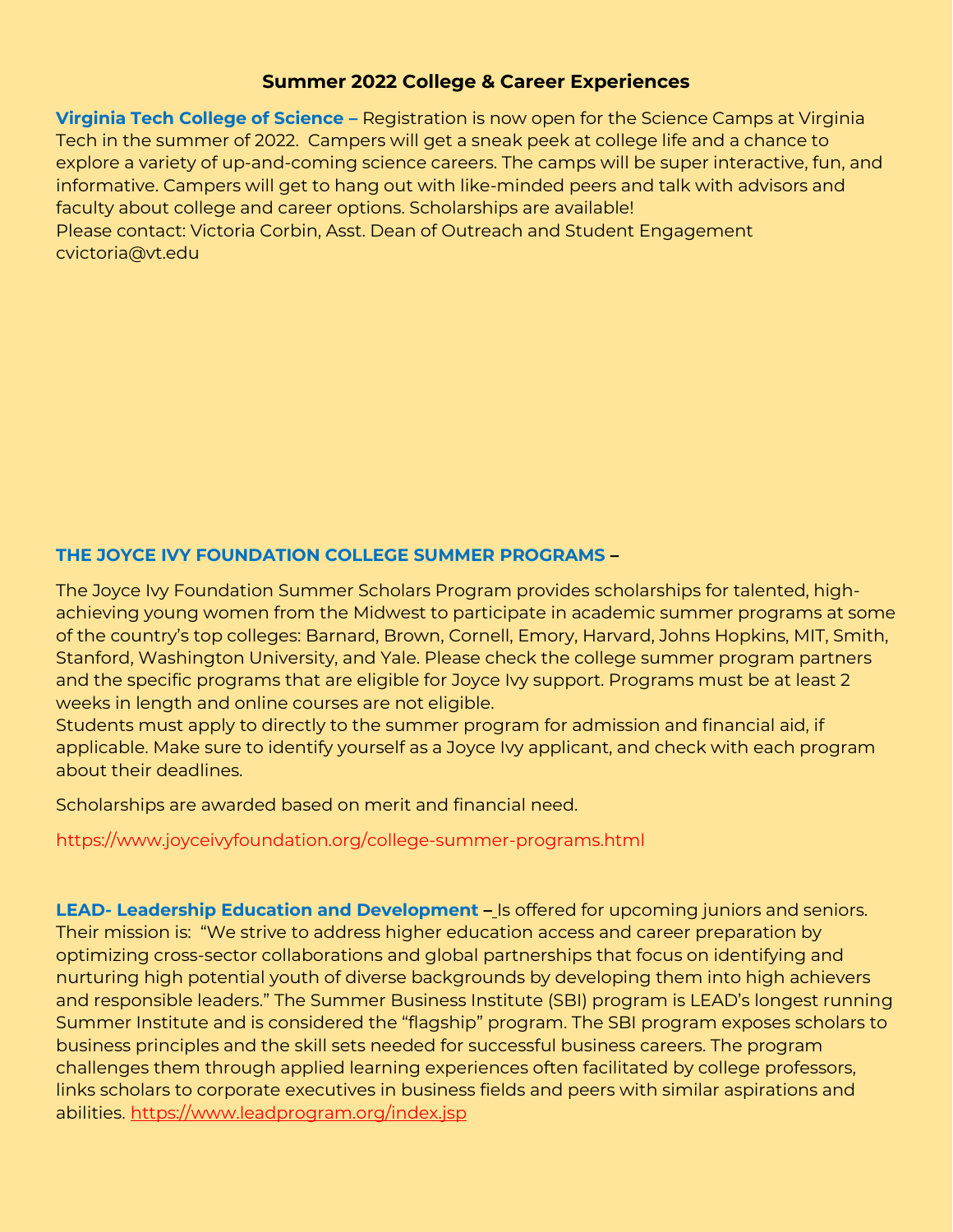# **OVERSEAS**

### **OXBRIDGE SUMMER ACADEMIC PROGRAMS –**

Locations:

United Kingdom: [Oxford](https://www.oxbridgeprograms.com/Oxbridge-Home/Oxford-Programs) and [Cambridge](https://www.oxbridgeprograms.com/Oxbridge-Home/Cambridge-Programs)

France: [Paris](https://www.oxbridgeprograms.com/Programs/LAcad%C3%A9mie-de-Paris) and [Montpellier](https://www.oxbridgeprograms.com/Programs/LAcad%C3%A9mie-de-France)

Spain: [Barcelona](https://www.oxbridgeprograms.com/Programs/La-Academia-de-Barcelona) and [Salamanca](https://www.oxbridgeprograms.com/Programs/La-Academia-de-Espa%C3%B1a)

United States: [Boston,](https://www.oxbridgeprograms.com/Programs/The-College-Experience-in-Boston) [Los Angeles,](https://www.oxbridgeprograms.com/Oxbridge-Home/Los-Angeles-Programs) and [New York City](https://www.oxbridgeprograms.com/Oxbridge-Home/New-York-Programs)

Our courses use the city like a classroom, taking full advantage of the local museums, historical sites, laboratories, and local experts available. You will get a full pre-college experience by living in the same spaces as undergraduates during the year. During your free time, you can explore a new city and make friends with peers from across the world. Whether your dream is to study Medicine at Oxford, improve your French or Spanish, or make a film in Los Angeles, we have a program for you!

Visit: [https://www.oxbridgeprograms.com](https://www.oxbridgeprograms.com/)